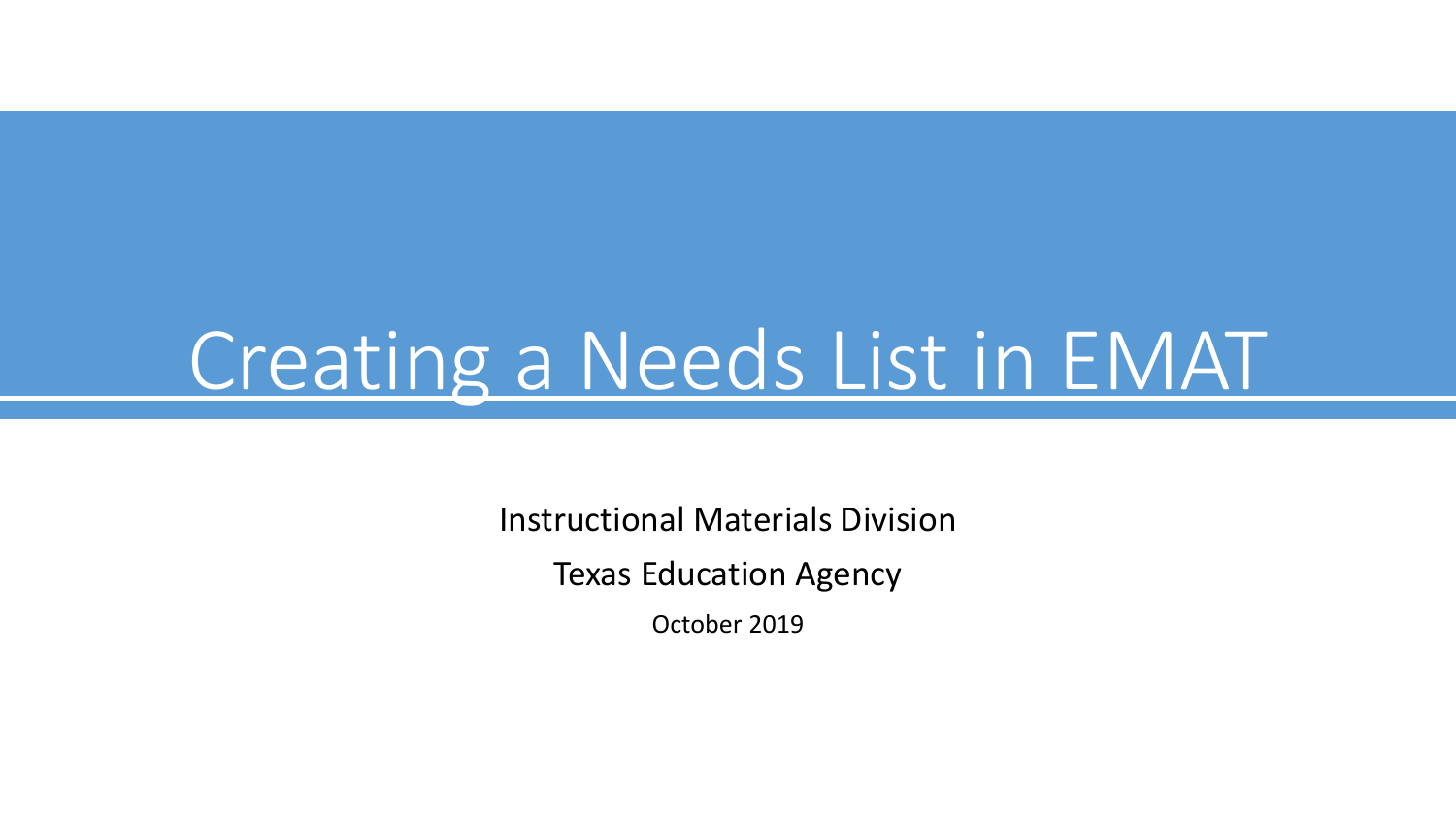- What is a needs list and why should I create one?
- How do I create a list for state-adopted instructional materials needs?
- How do I create a list for non-adopted instructional materials needs?
- How do I view needs lists in EMAT?
- What happens next?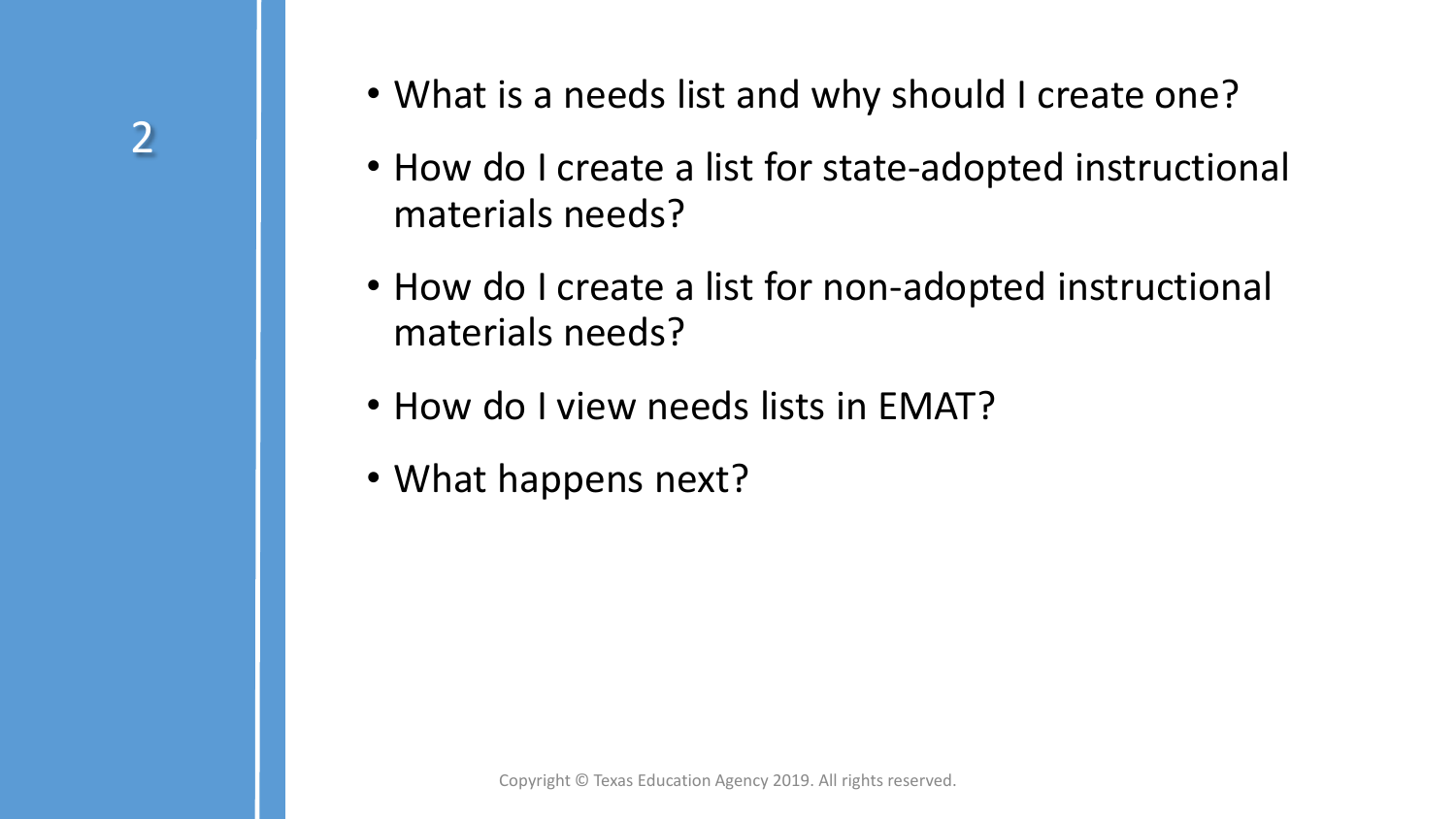Many districts and charter schools were affected by Tropical Storm Imelda. Those districts can now make submissions in EMAT to let others know what instructional materials they need. The resulting Needs List will be published in EMAT and on the TEA website to inform anyone wanting to donate materials to districts in need.

The purpose of this process is to connect those wanting to help with districts in need. Think of it as an instructional materials gift registry!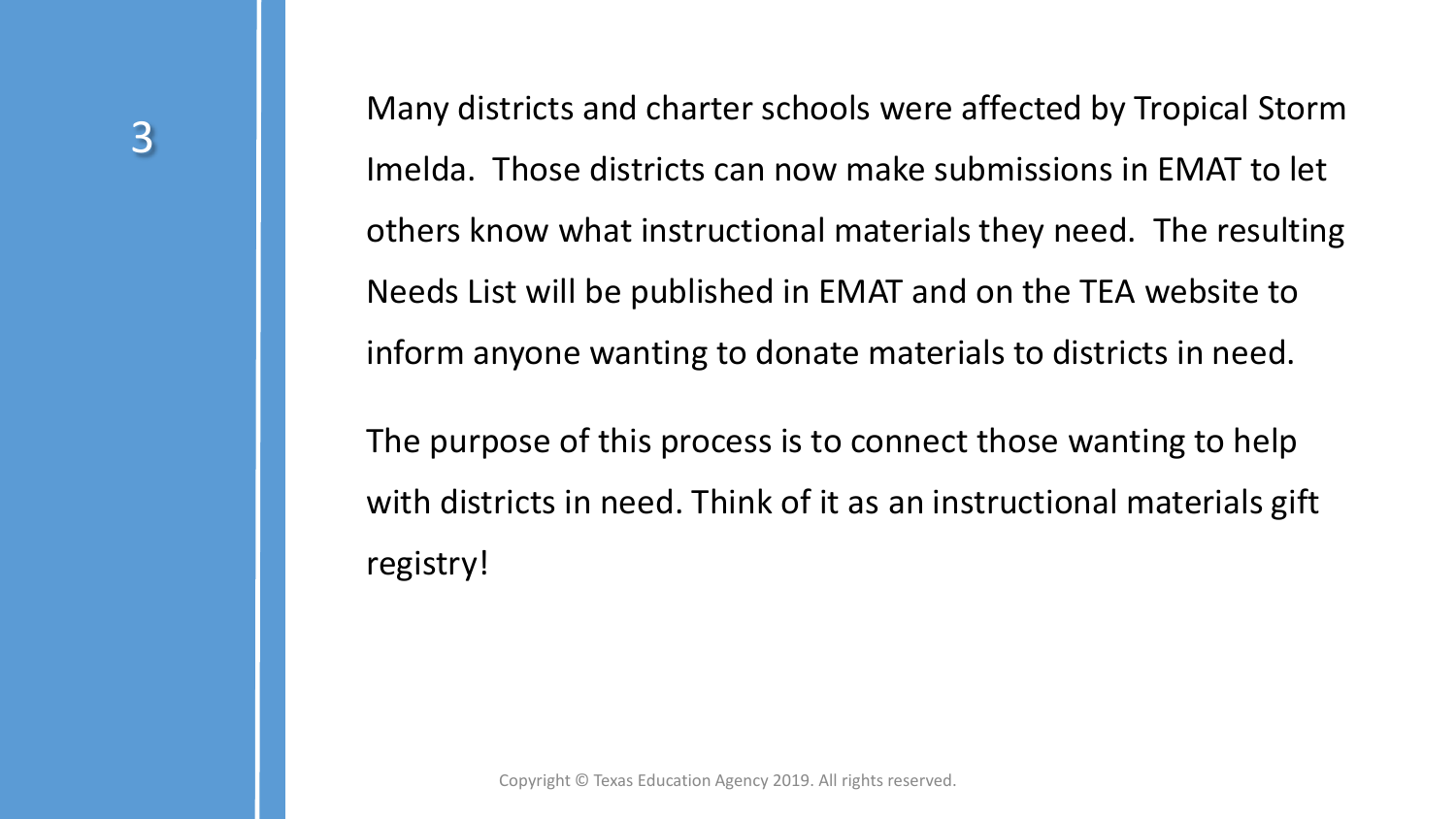## To start your needs list, click *Needs List Start Page* on your district's start page.

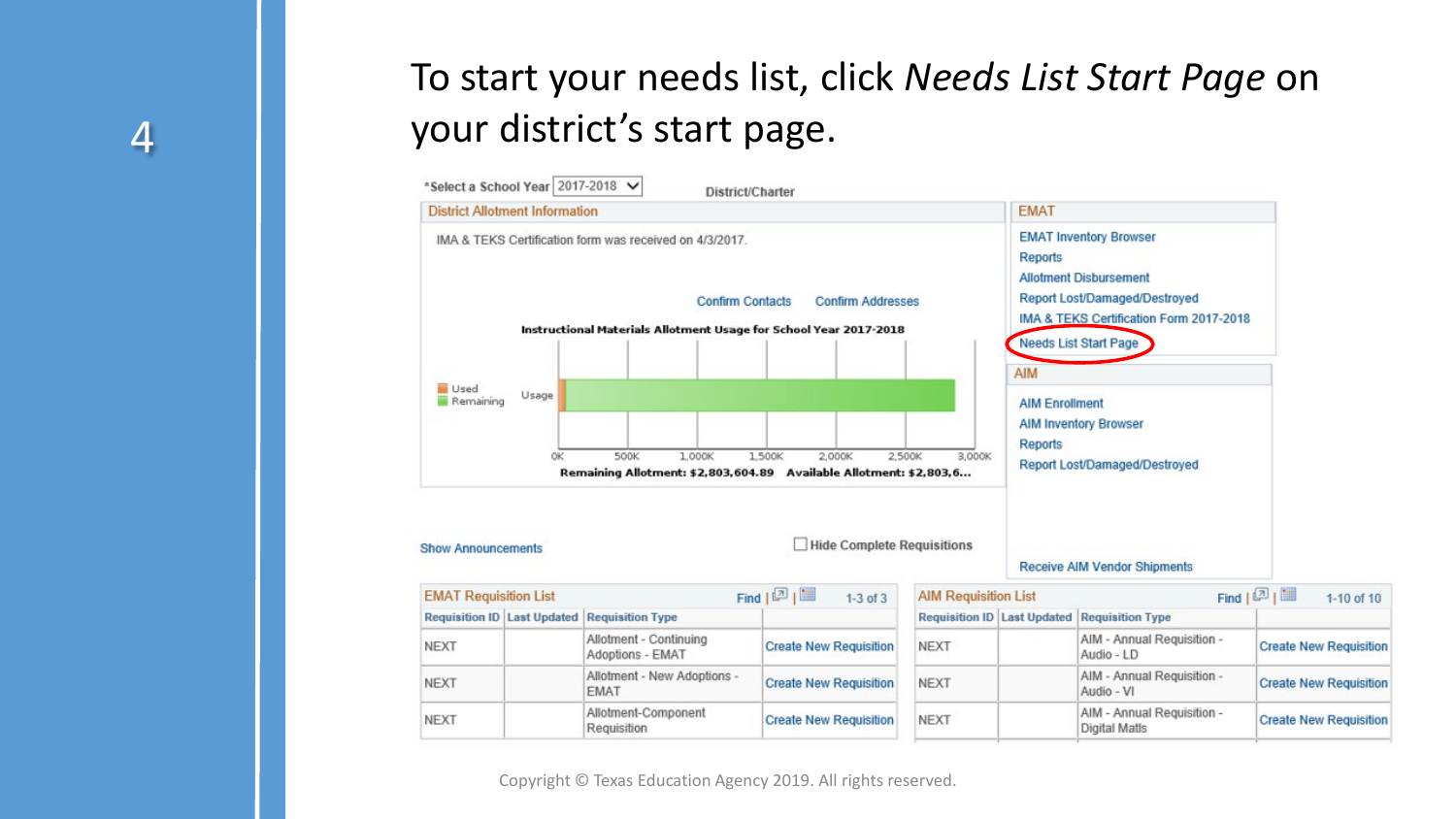That will take you to the *Needs List Start Page*.

#### **Needs List Start Page**

|          | <b>Needs List Contact Person</b> |  |
|----------|----------------------------------|--|
| Name     |                                  |  |
| Email ID |                                  |  |
| Phone    |                                  |  |
|          | <b>Save Contact</b>              |  |
|          |                                  |  |

#### **State-Adopted Needs List Transaction**

Select the State-Adopted Needs List Transaction to start or add to your list of needs for state-adopted instructional materials that can be found in EMAT. This includes state-adopted packages or components of state-adopted packages. Instructions for creating a needs list can be found at [insert link].

#### **Non-Adopted Needs List Transaction**

Select Non-Adopted Needs List Transaction to create a list of needs for products not available in EMAT. These are items that districts would normally request funds for through an allotment disbursement request.

#### **View Submitted Needs Transactions**

Select View Submitted Needs Transactions to view your district's needs list. This link will only appear if your district has submitted at least one needs list transaction. This link is also used to remove materials from your district's needs list.

#### **Fulfill a Need**

Potential donors will select Fulfill a Need to view lists submitted by all districts in need. This link will be used to select the instructional materials you wish to provide for a district in need. After you select items on the Fulfill a Need link, an email will be generated to connect districts needing materials with those wanting to help and to inform TEA of the potential partnership. The fulfilling entity and the district in need will work together from there to hopefully fulfill the need. Instructions for fulfilling a need can be found at [insert link].

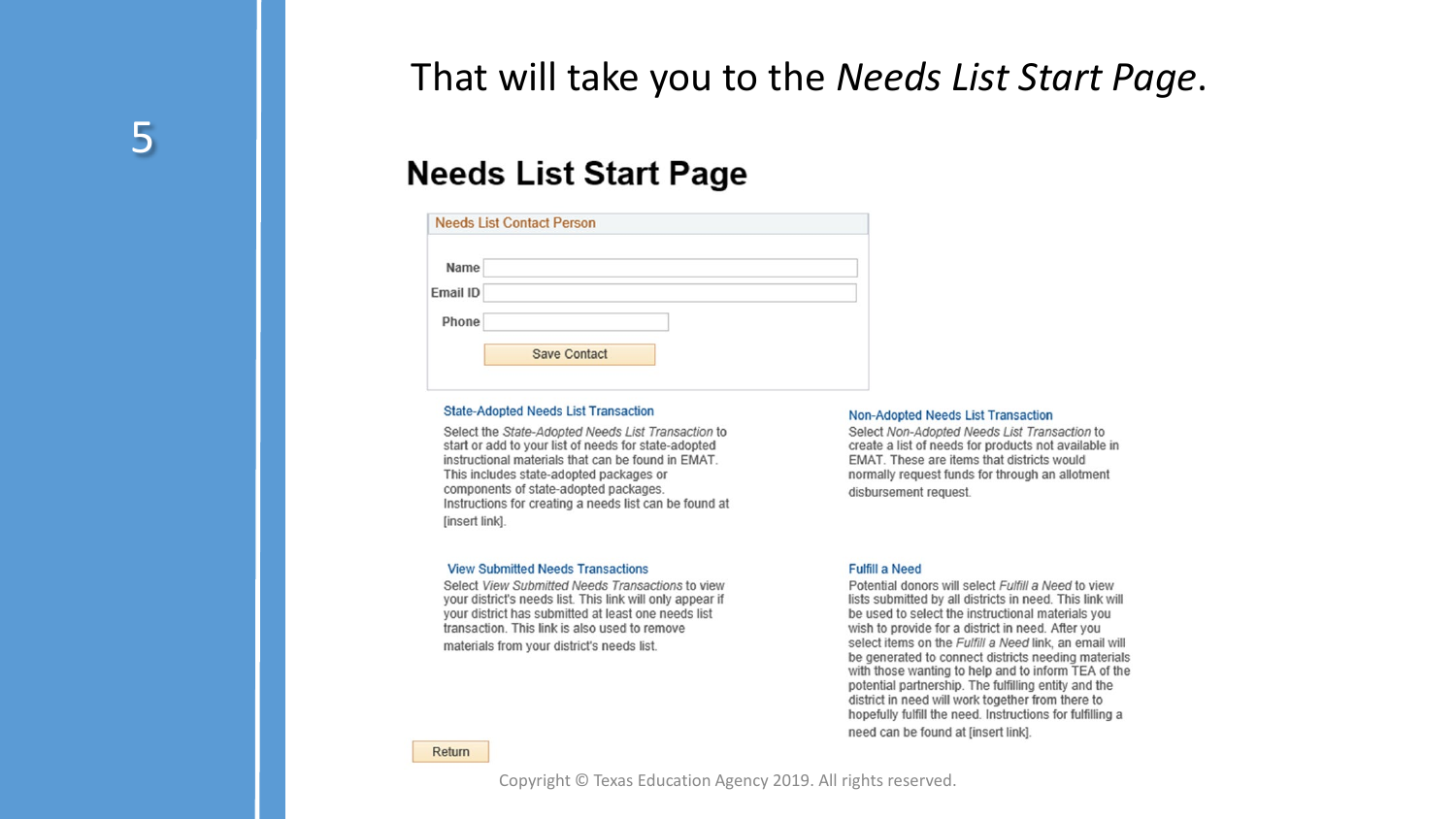Select *State-Adopted Needs List Transaction* to start or add to your list of needs for state-adopted instructional materials.

Select *Non-Adopted Needs List Transaction* to create a list of needs for products not available in EMAT.

Select *View Submitted Needs Transactions* to view your district's needs list. This link will only appear if your district has submitted at least one needs list transaction.

Select *Fulfill a Need* to view lists submitted by other districts.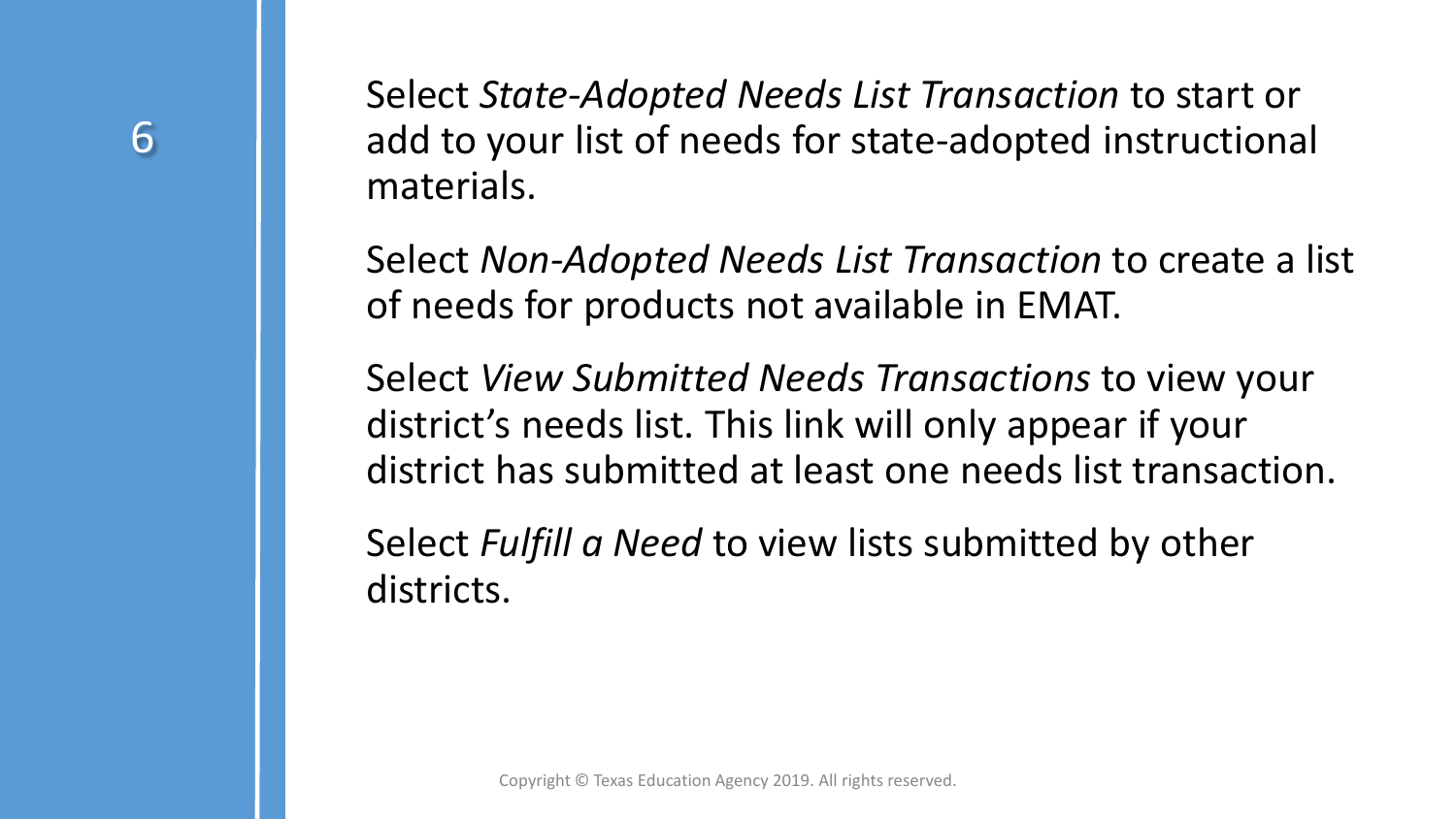District contact information will populate after the district has submitted its first needs list transaction.

This contact information will be sent to anyone wanting to fulfill a need for your district. This may include districts, private companies, charitable organizations, or private citizens.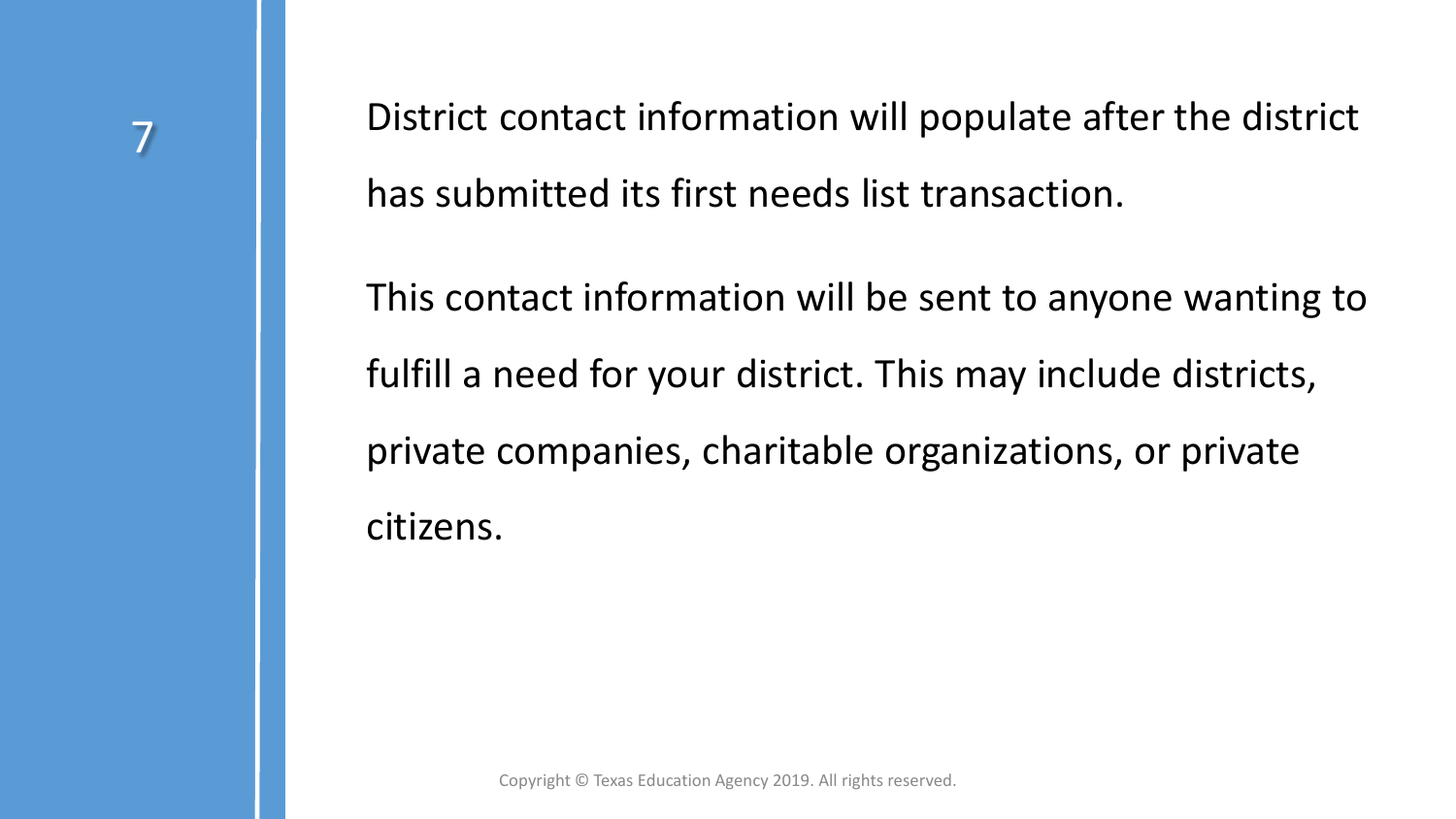# State-Adopted Needs List

Copyright © Texas Education Agency 2019. All rights reserved.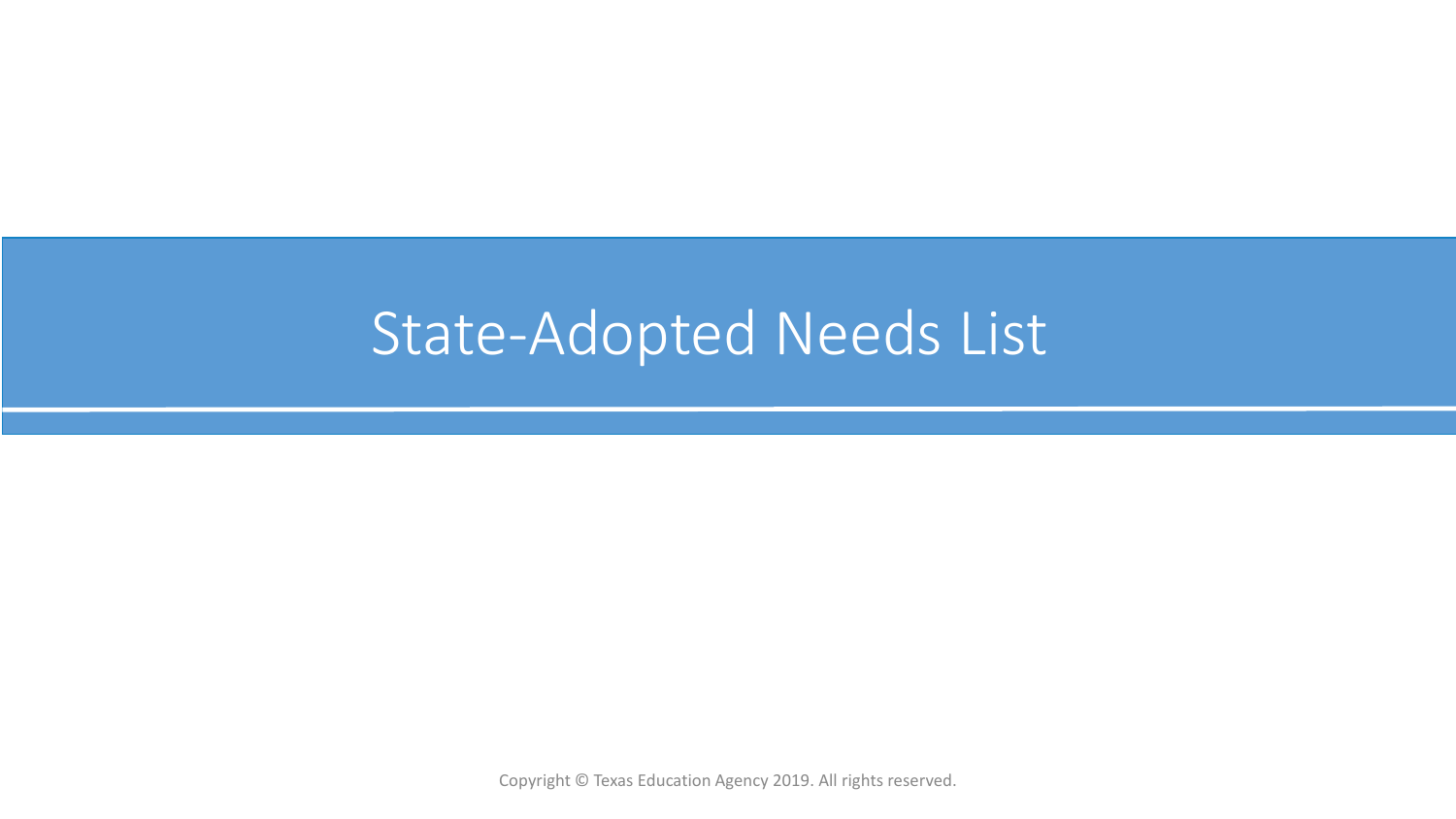Use the *State-Adopted Needs List Transaction* when adding items that can be purchased in EMAT. This includes entire state-adopted packages and single components of state-adopted packages.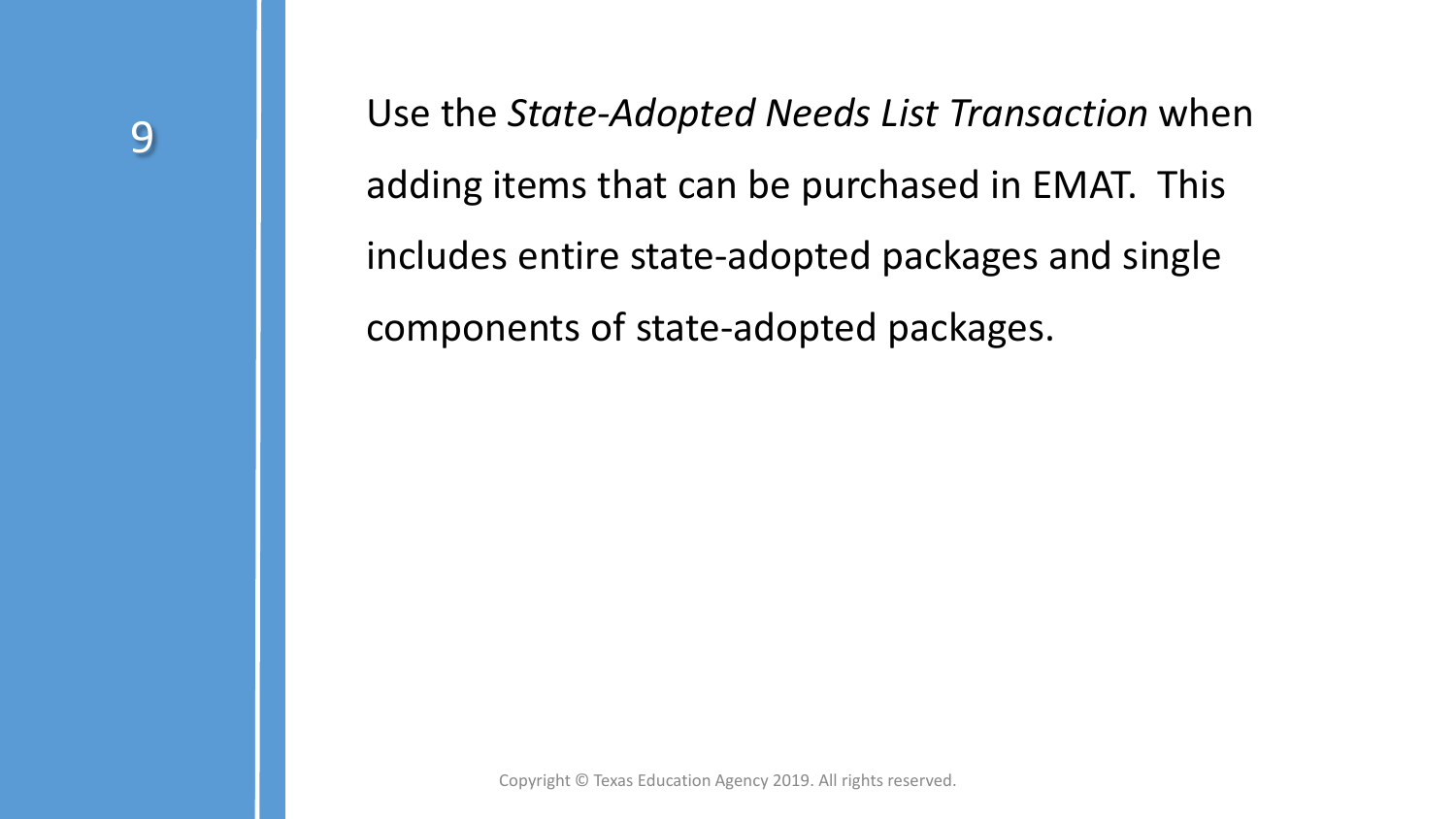## 10

Agenda

#### To begin or add to your state-adopted needs list, select a qualifying condition from the drop-down menu.

| <b>County District</b> |                                           | Region        | 5 |
|------------------------|-------------------------------------------|---------------|---|
| Business Unit 7B910    | District Type Independent School District | Status Active |   |
|                        |                                           |               |   |

#### **State-Adopted Needs List**

| School Year 2017-2018           | Return to Needs List Start Page                                  |
|---------------------------------|------------------------------------------------------------------|
| Report ID R00<br>Item Type EMAT | <u>Type State Adopted Needs List-</u><br>Qualifying<br>Condition |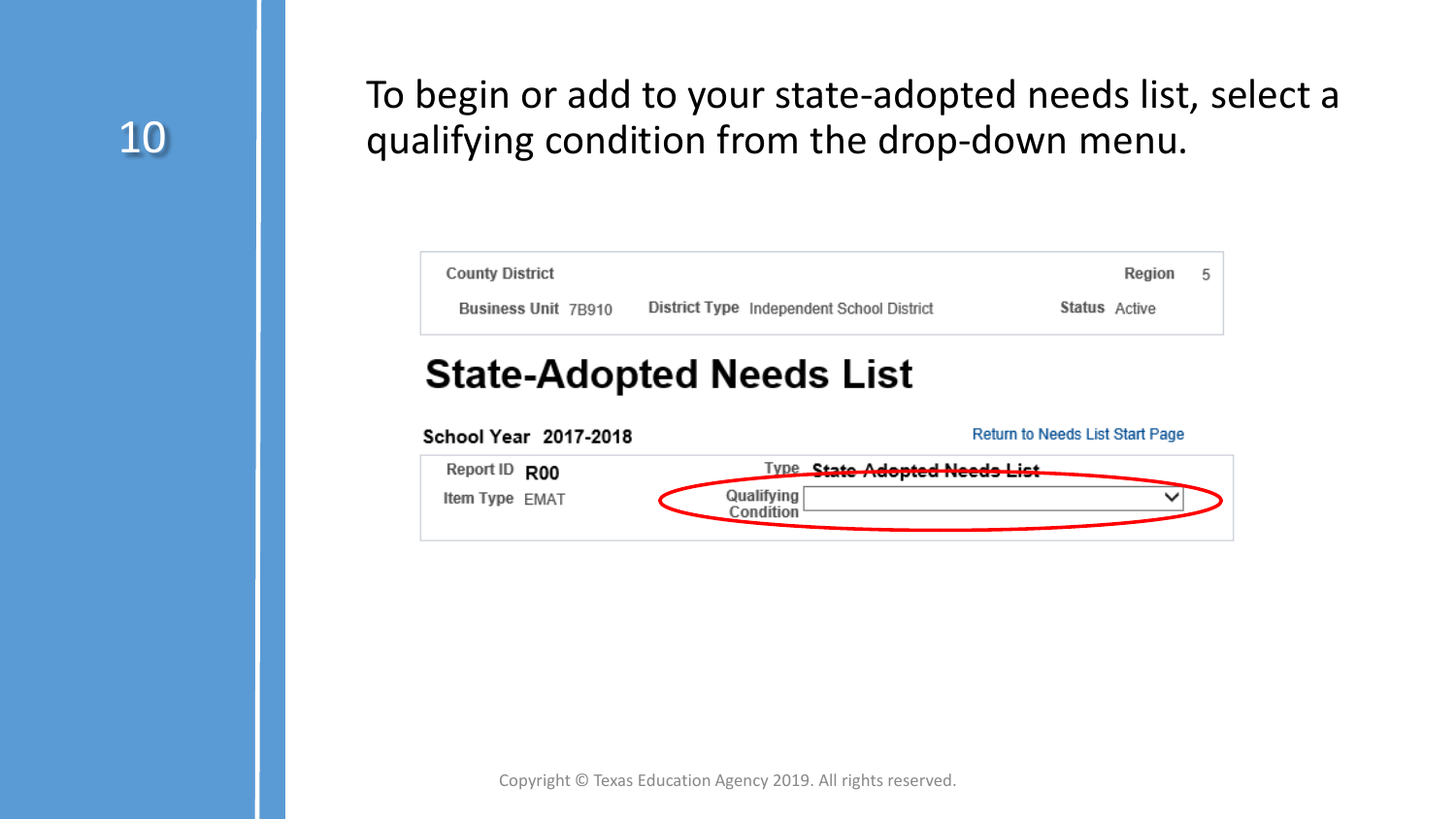Then follow the steps and read the information on this and the next several slides.

- 1. Select the grade level from the drop-down menu.
- 2. Click the magnifying glass to select the MLC.
- 3. Click the magnifying glass to select the ISBN.

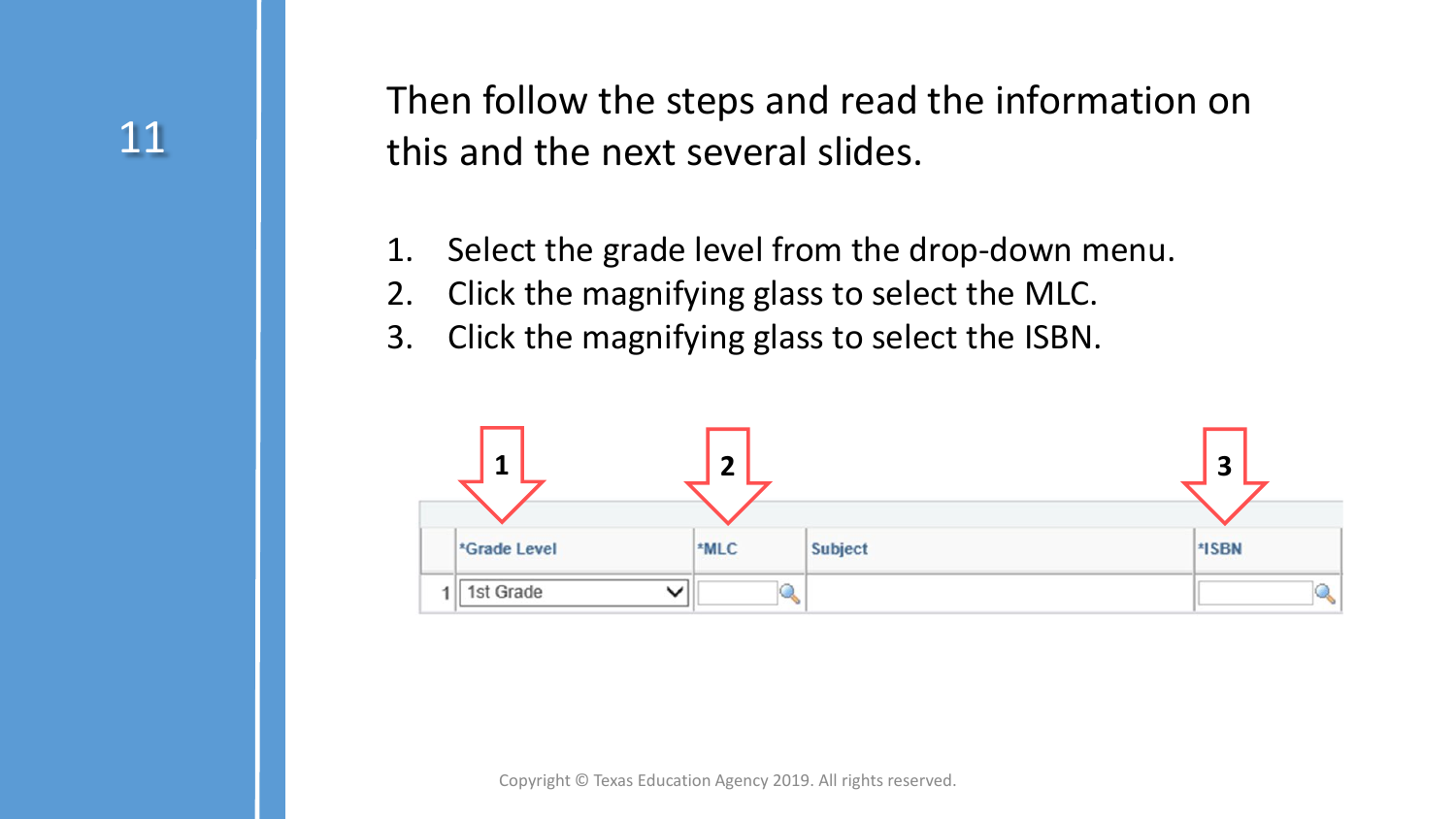- 4. Leave the *All Components* checkbox checked if you need all the components in the package.
- 5. The *Title/Description* field will populate based on the package ISBN selected.
- 6. Click the item details icon to view details of the package ISBN selected.

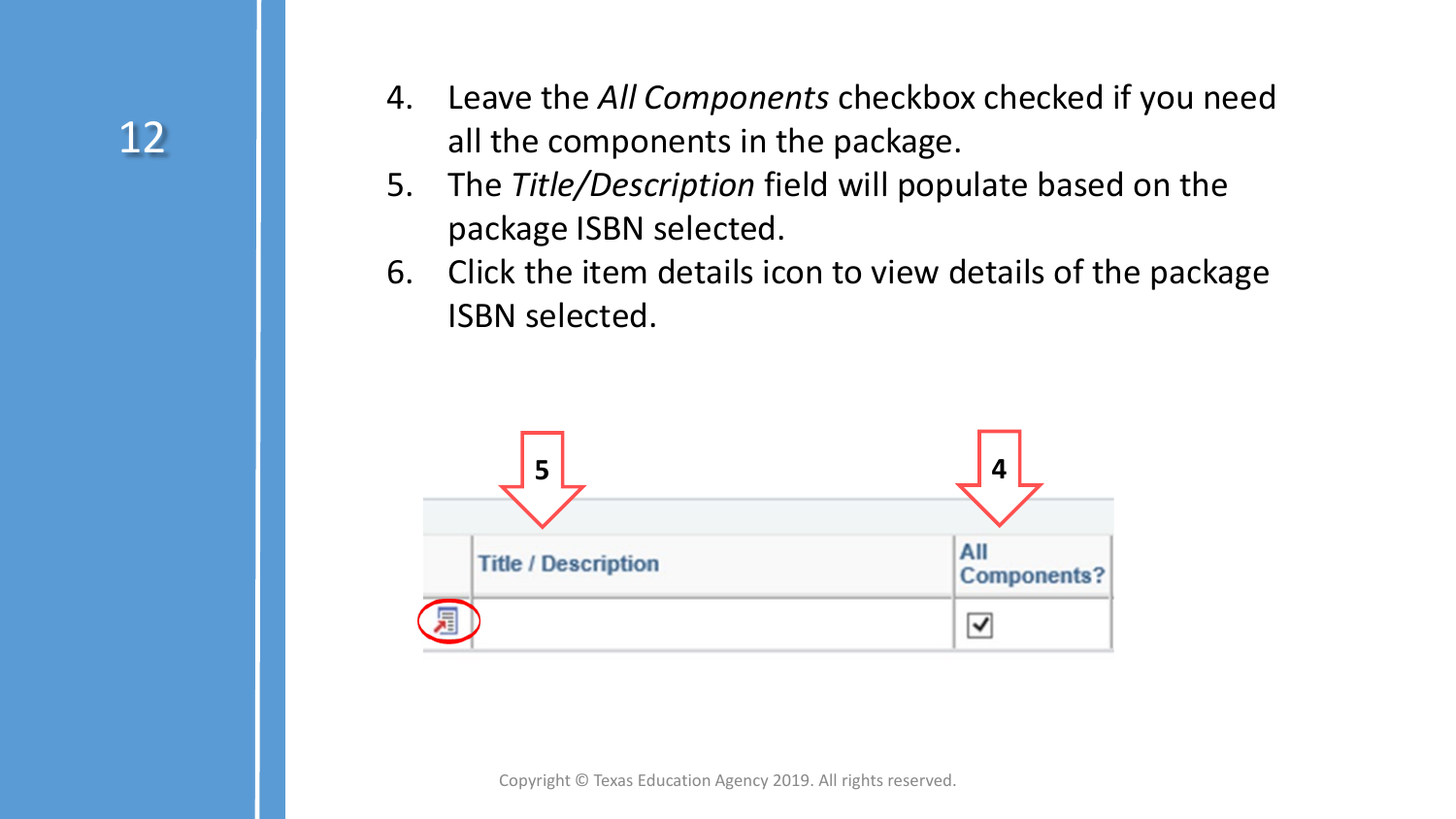- 7. If you need only one component of a package, uncheck the *All Components* checkbox.
- 8. Click the magnifying glass to select the component.
- 9. The *Component Title* field will populate based on the component ISBN selected.

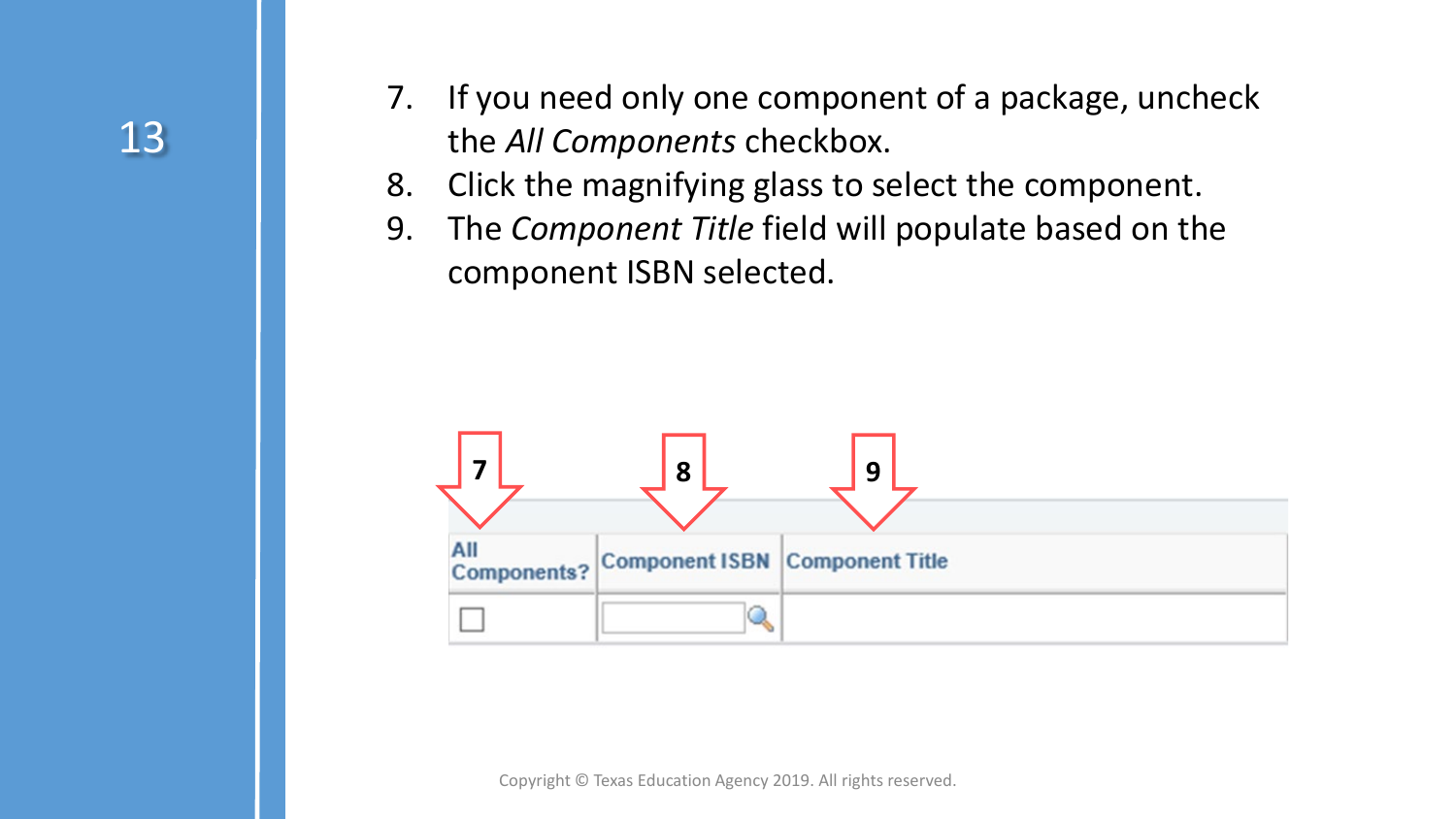- 10. The *Publisher/Vendor* field will populate based on the ISBN selected.
- 11. The *Inventory Quantity* field will populate based on your district's EMAT inventory. (Only materials purchased through a requisition will appear on your EMAT inventory.)

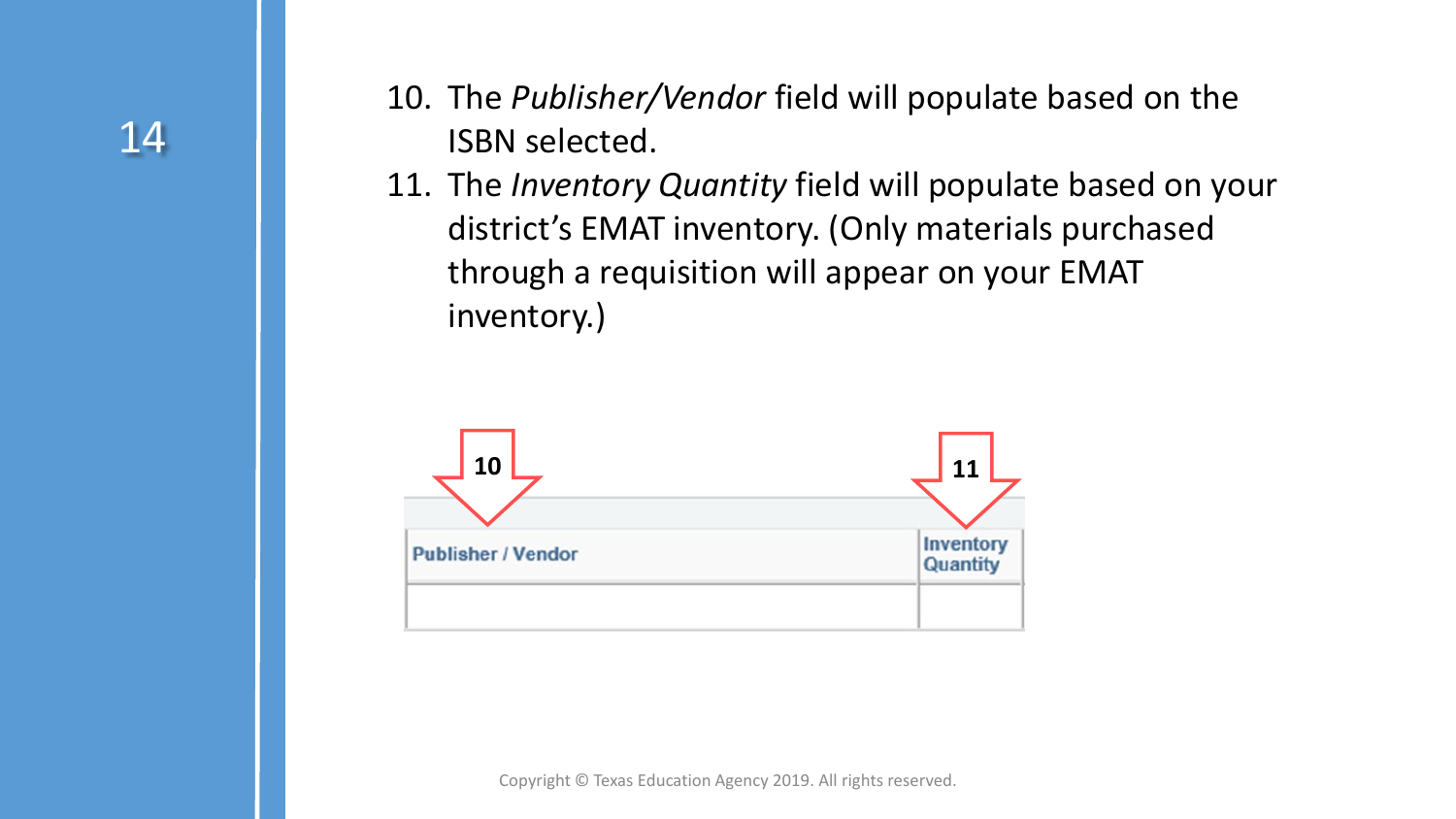- 12. Enter the quantity needed.
- 13. The unit price will populate based on the material selected.
- 14. The extended amount will calculate the quantity times the unit price.
- 15. Click the (+) sign to add another row.

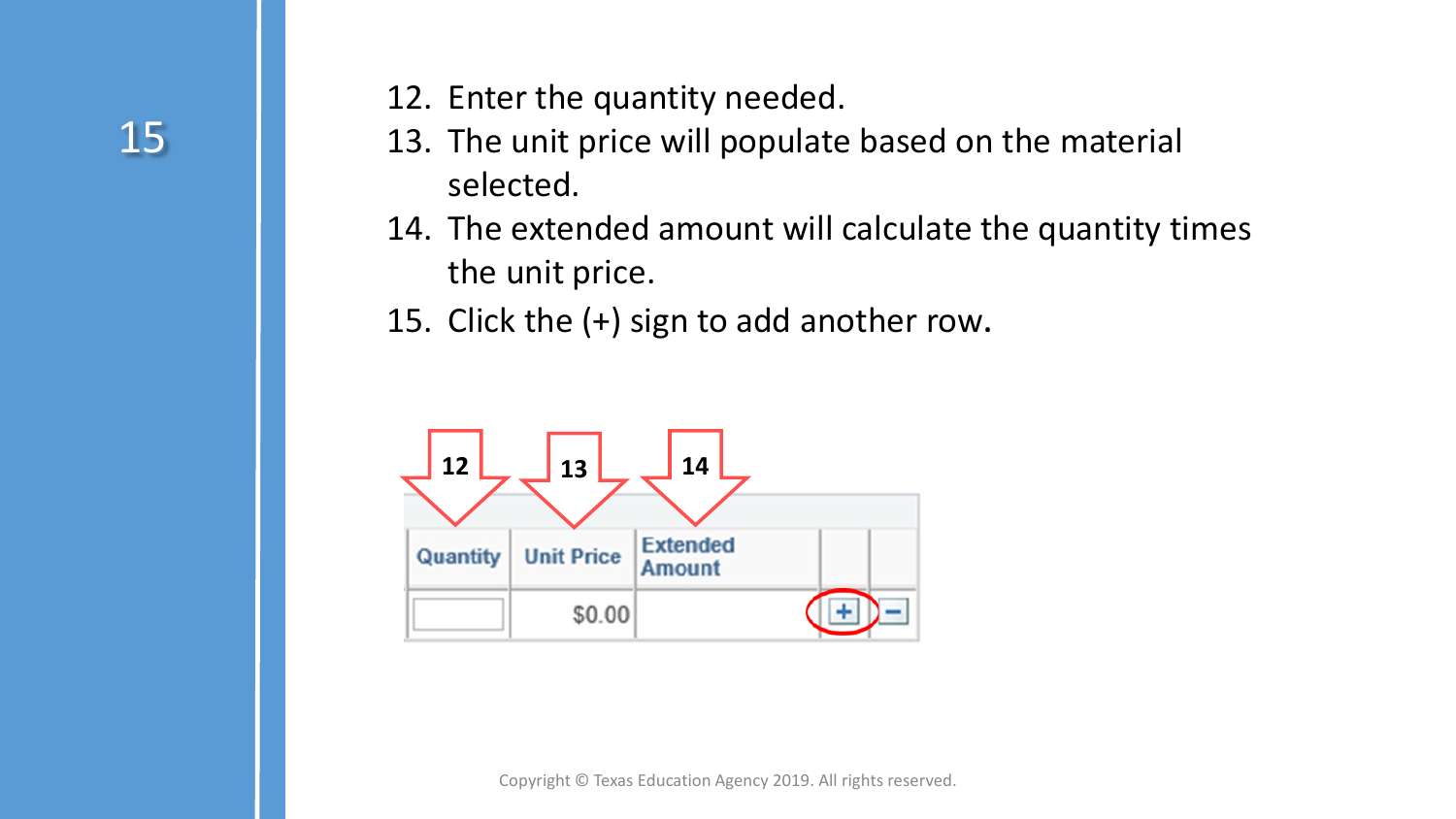**9. Click** *Submit* **prior to leaving a transaction session to have the materials published to your needs list.** 

#### You can add items to your submitted list at any time.

| <b>County District</b> |                                           | Region        | 5 |
|------------------------|-------------------------------------------|---------------|---|
| Business Unit 7B910    | District Type Independent School District | Status Active |   |

#### **State-Adopted Needs List**

| School Year 2017-2018     |      |                         |                               | Return to Needs List Start Page |   |                            |                           |
|---------------------------|------|-------------------------|-------------------------------|---------------------------------|---|----------------------------|---------------------------|
| Report ID R00             |      |                         | Type State-Adopted Needs List |                                 |   |                            |                           |
| Item Type EMAT            |      | Qualifying<br>Condition |                               |                                 | ◡ |                            |                           |
| Submit                    |      |                         | <b>Transaction Date-Time</b>  |                                 |   |                            |                           |
| *Grade LvI                | *MLC | <b>Subject</b>          |                               | *ISBN                           |   | <b>Title / Description</b> | All<br><b>Components?</b> |
| 1st Grade<br>$\checkmark$ |      |                         |                               | Ž                               | 眉 |                            | $\checkmark$              |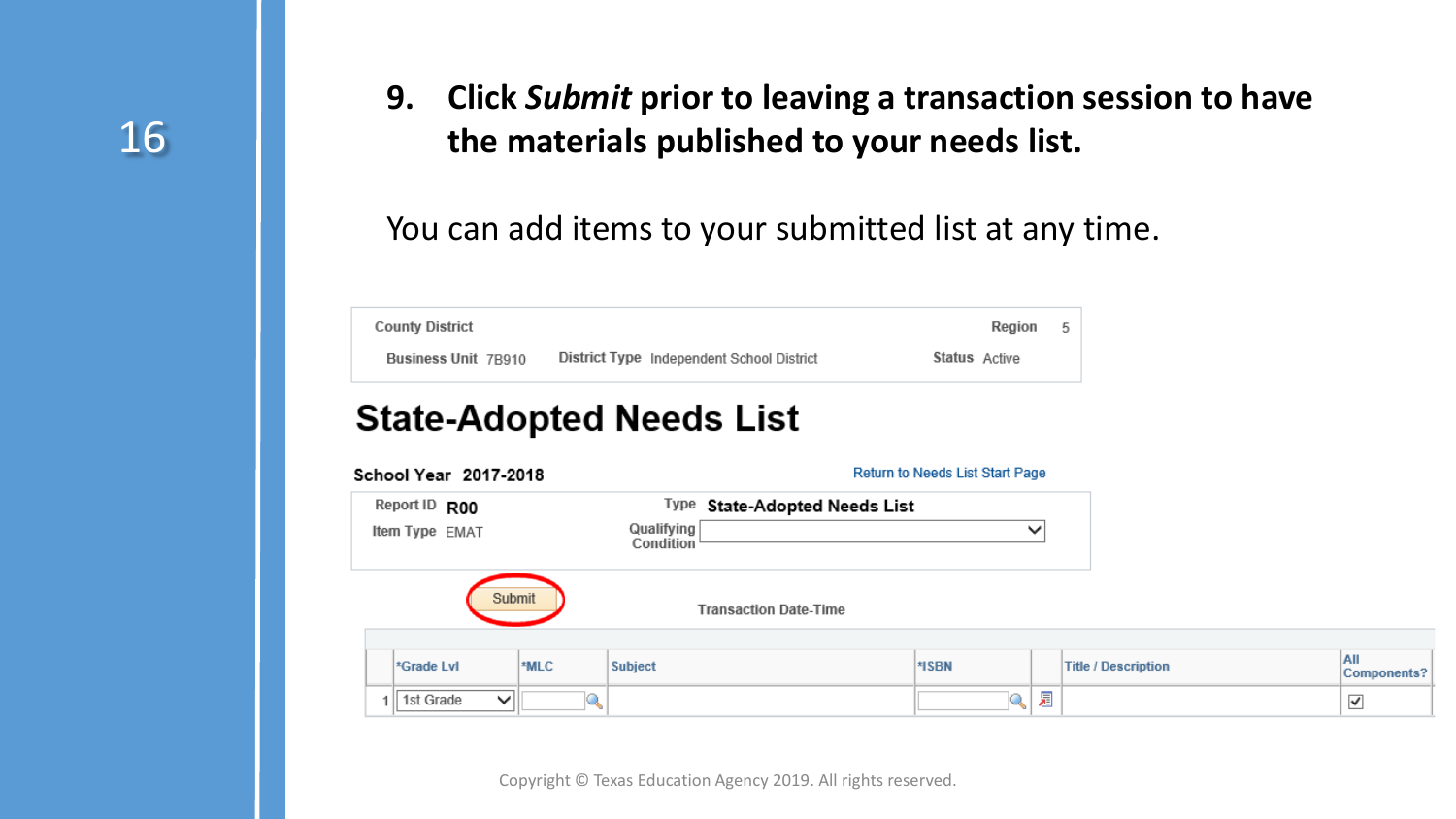#### 10. Click *Return to Needs List Start Page* to return to the previous page.

| <b>County District</b> |                                           |               | Region | -5 |
|------------------------|-------------------------------------------|---------------|--------|----|
| Business Unit 7B910    | District Type Independent School District | Status Active |        |    |

#### **State-Adopted Needs List**

| Report ID R00<br>Item Type EMAT |            |        |                         | Type State-Adopted Needs List |       |              |                            |
|---------------------------------|------------|--------|-------------------------|-------------------------------|-------|--------------|----------------------------|
|                                 |            |        | Qualifying<br>Condition |                               |       | $\checkmark$ |                            |
|                                 |            |        |                         |                               |       |              |                            |
|                                 |            | Submit |                         | <b>Transaction Date-Time</b>  |       |              |                            |
|                                 | *Grade LvI | *MLC   | <b>Subject</b>          |                               | *ISBN |              | <b>Title / Description</b> |

All<br>Components?

 $\blacktriangledown$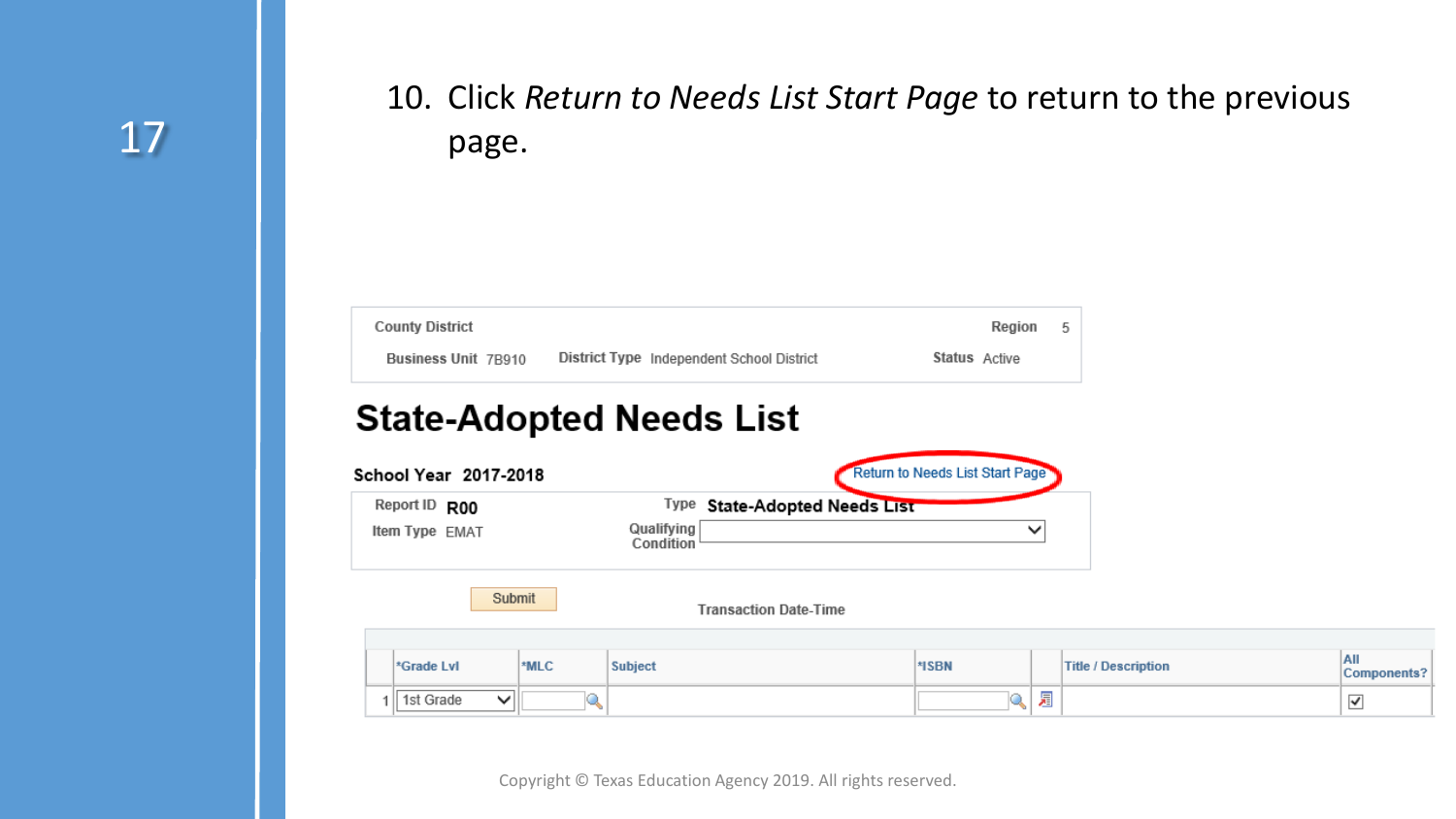# Non-Adopted Needs List

Copyright © Texas Education Agency 2019. All rights reserved.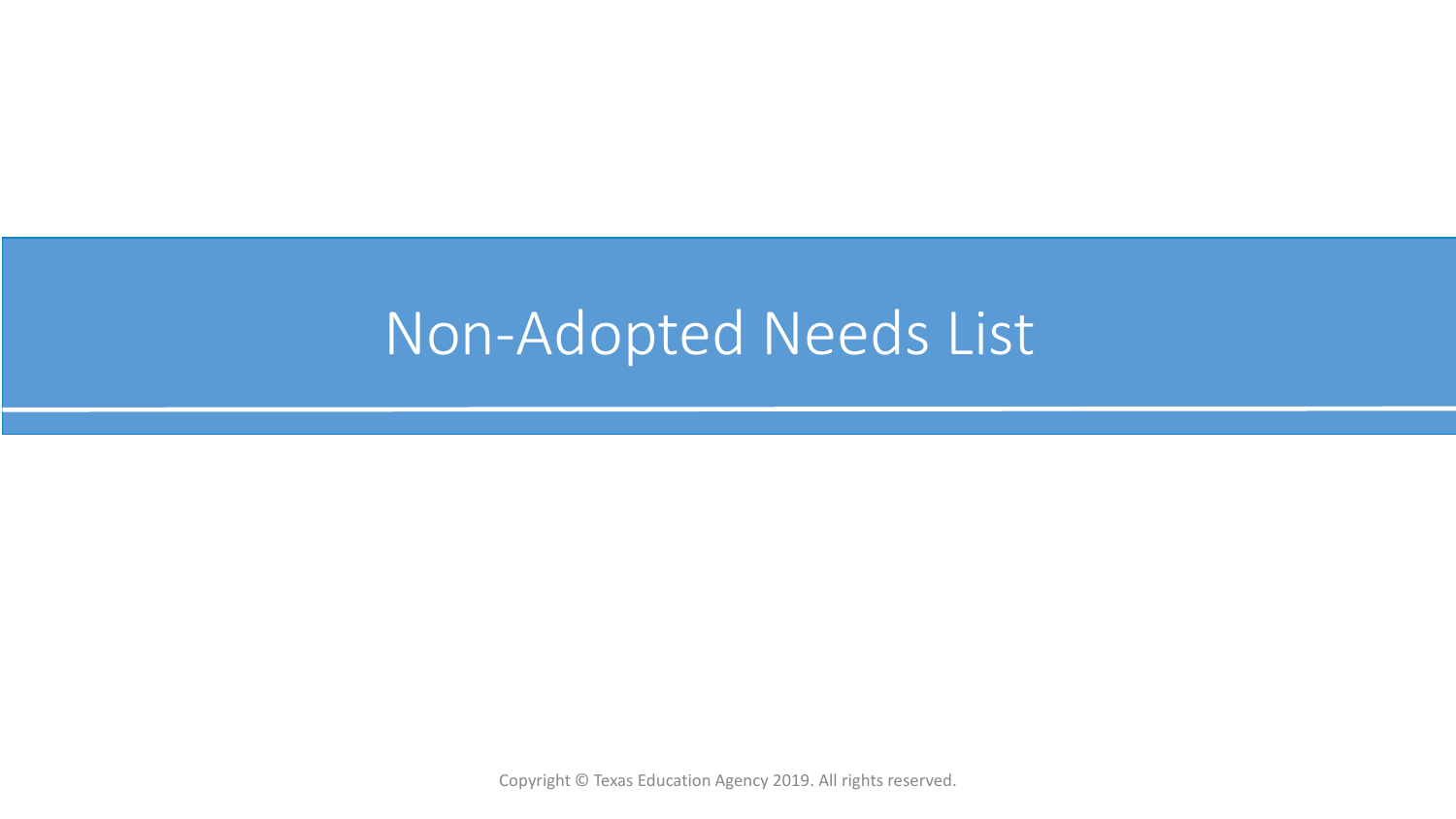Use the *Non-Adopted Needs List Transaction* when adding items that cannot be purchased in EMAT. These are items that districts would normally request funds for through an allotment disbursement request.

Similar to disbursement requests, this option will have freetype fields to provide information on the materials you need.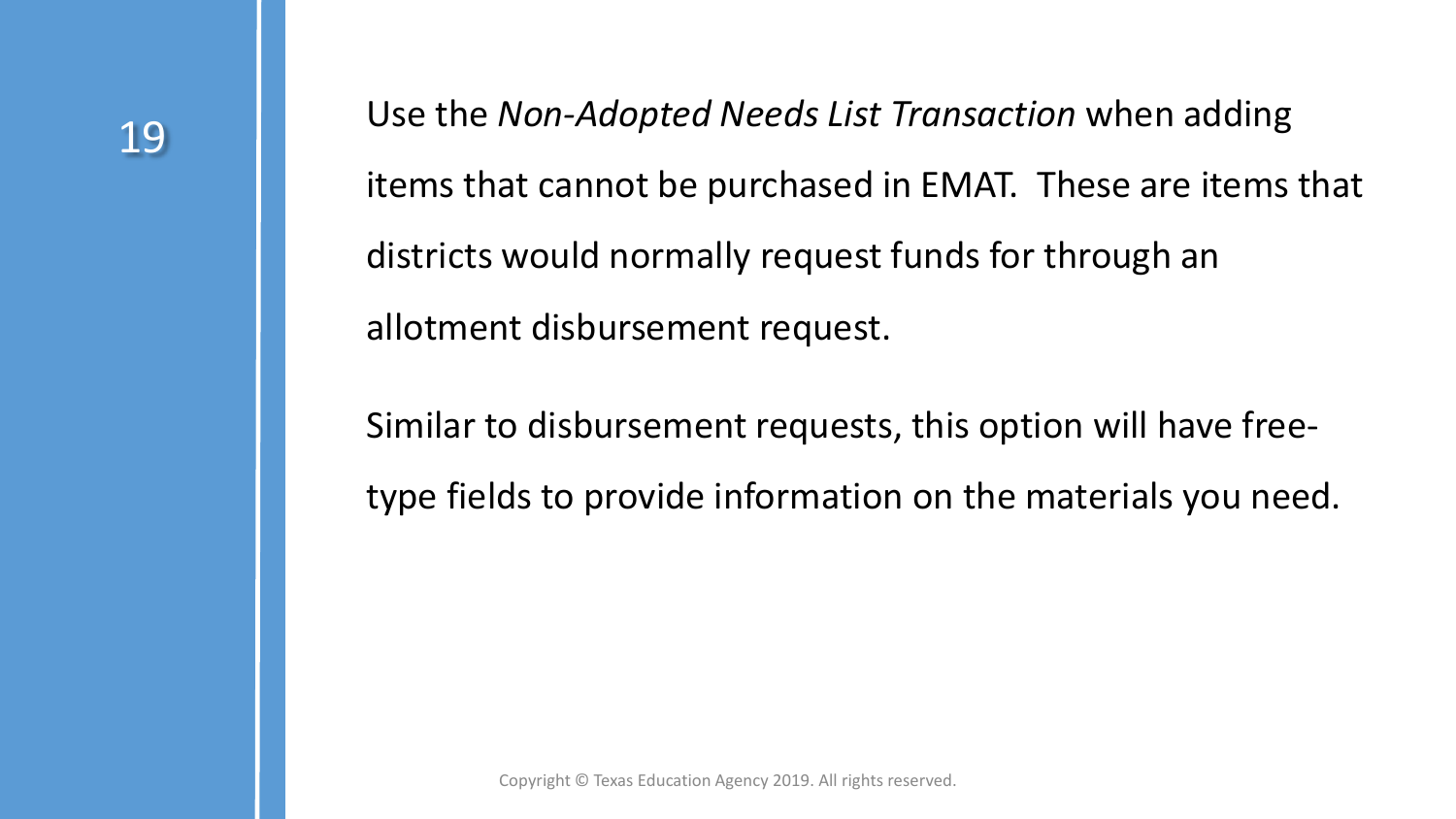#### To begin, select a qualifying condition from the dropdown menu.



#### **Non-Adopted Needs List**

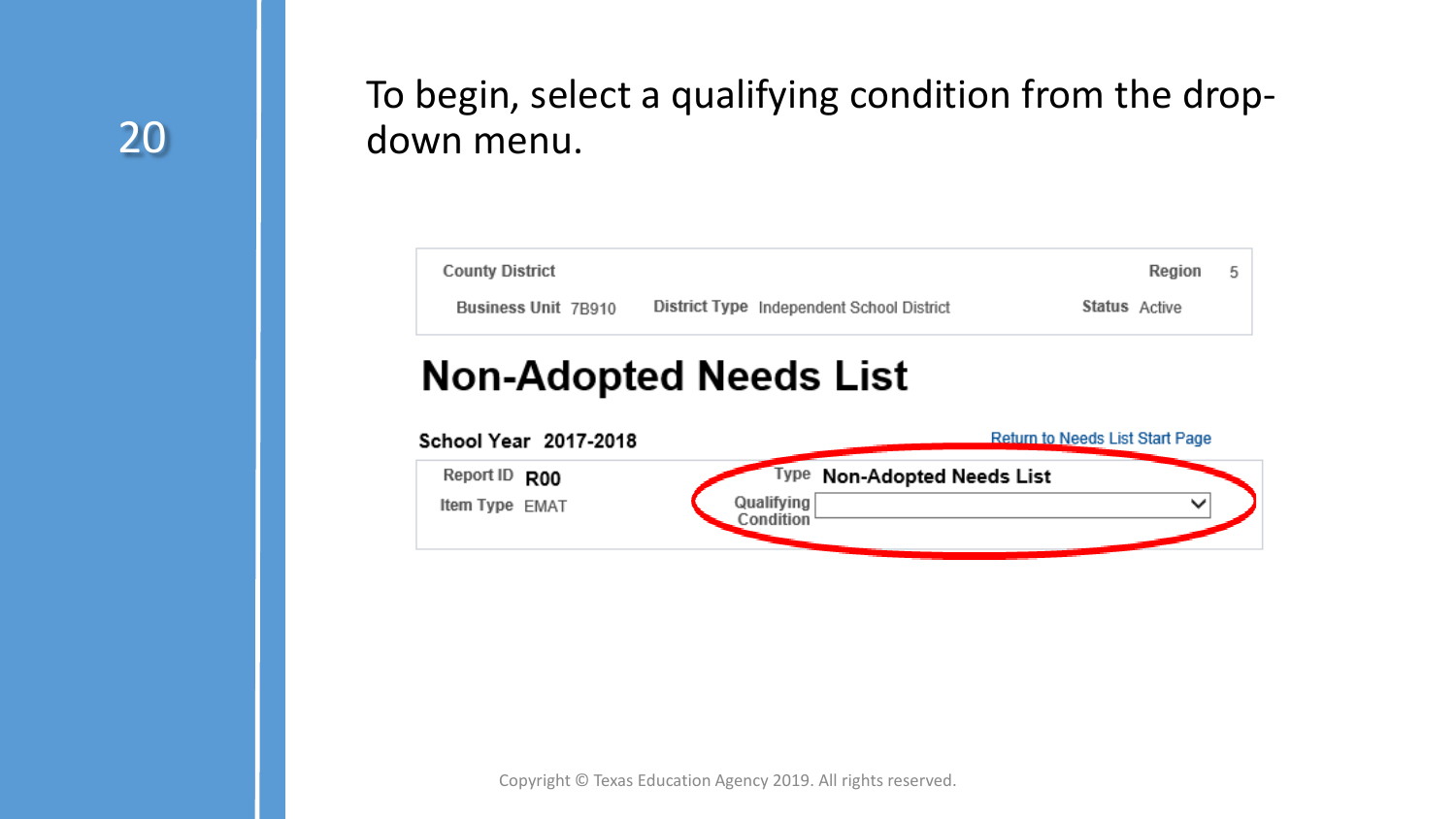Then fill in the required information about the material you need.

- Grade Level—A range can be used for materials that cover multiple grade levels (e.g., K-5)
- Multiple List Code (MLC)—If the material is for a course that does not have an MLC, please leave this field blank.

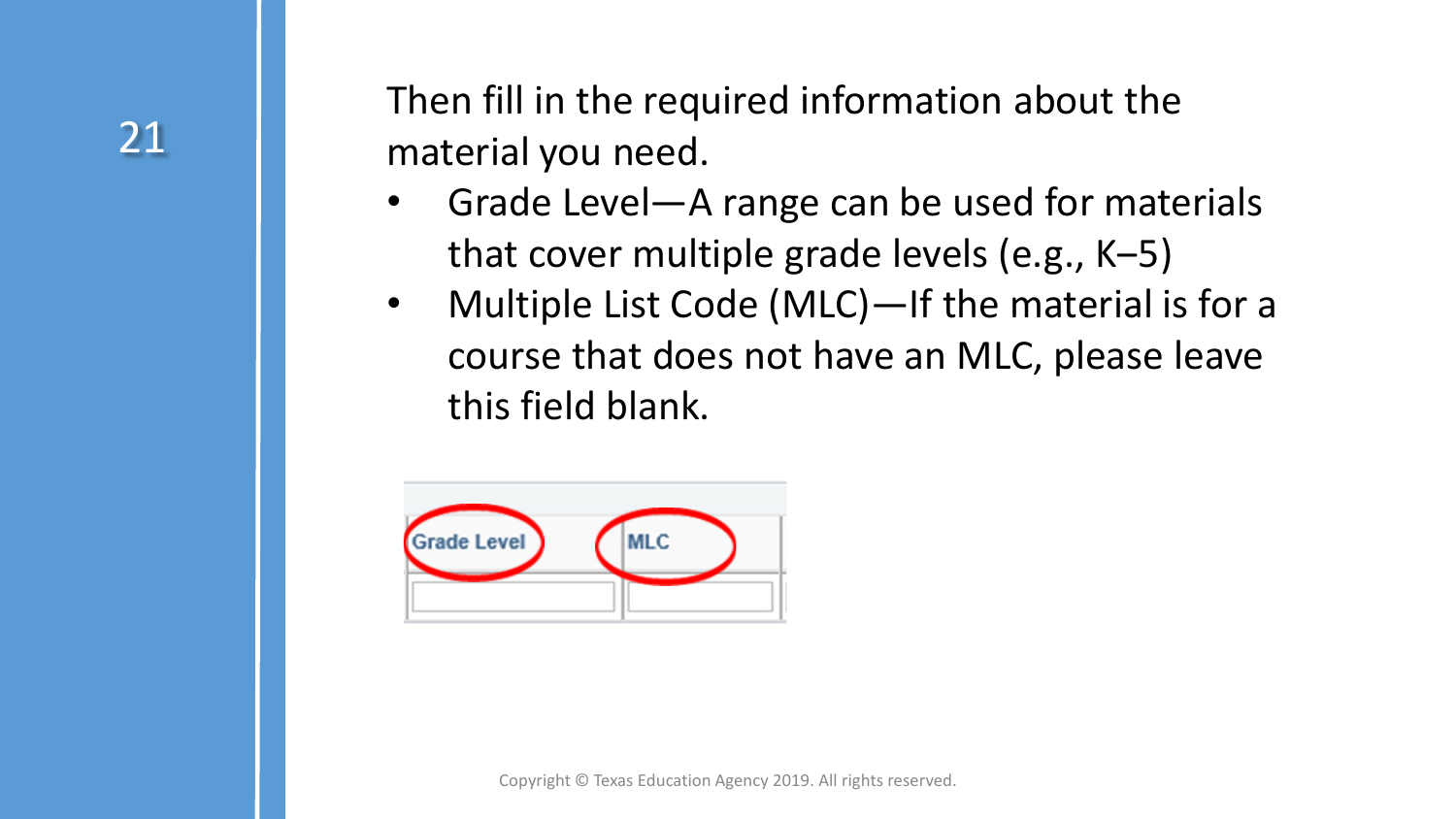- Subject-Enter a specific course name or subject area (e.g., Algebra I).
- ISBN—Enter the ISBN without hyphens. Use N/A if the material does not have an ISBN.

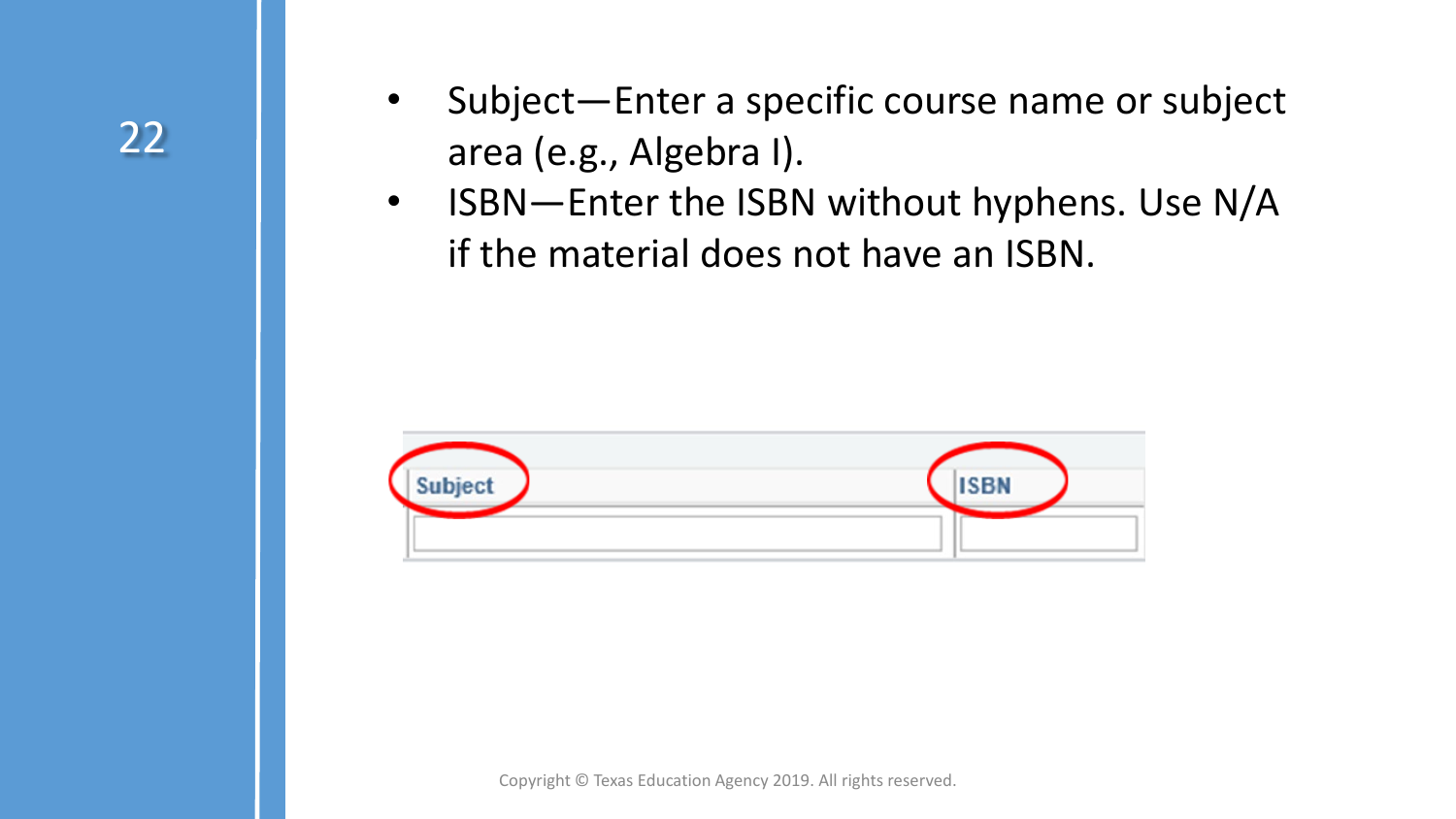

- Title/Description—Enter the specific title of the material needed.
- Publisher/Vendor—Enter the publisher or vendor name.

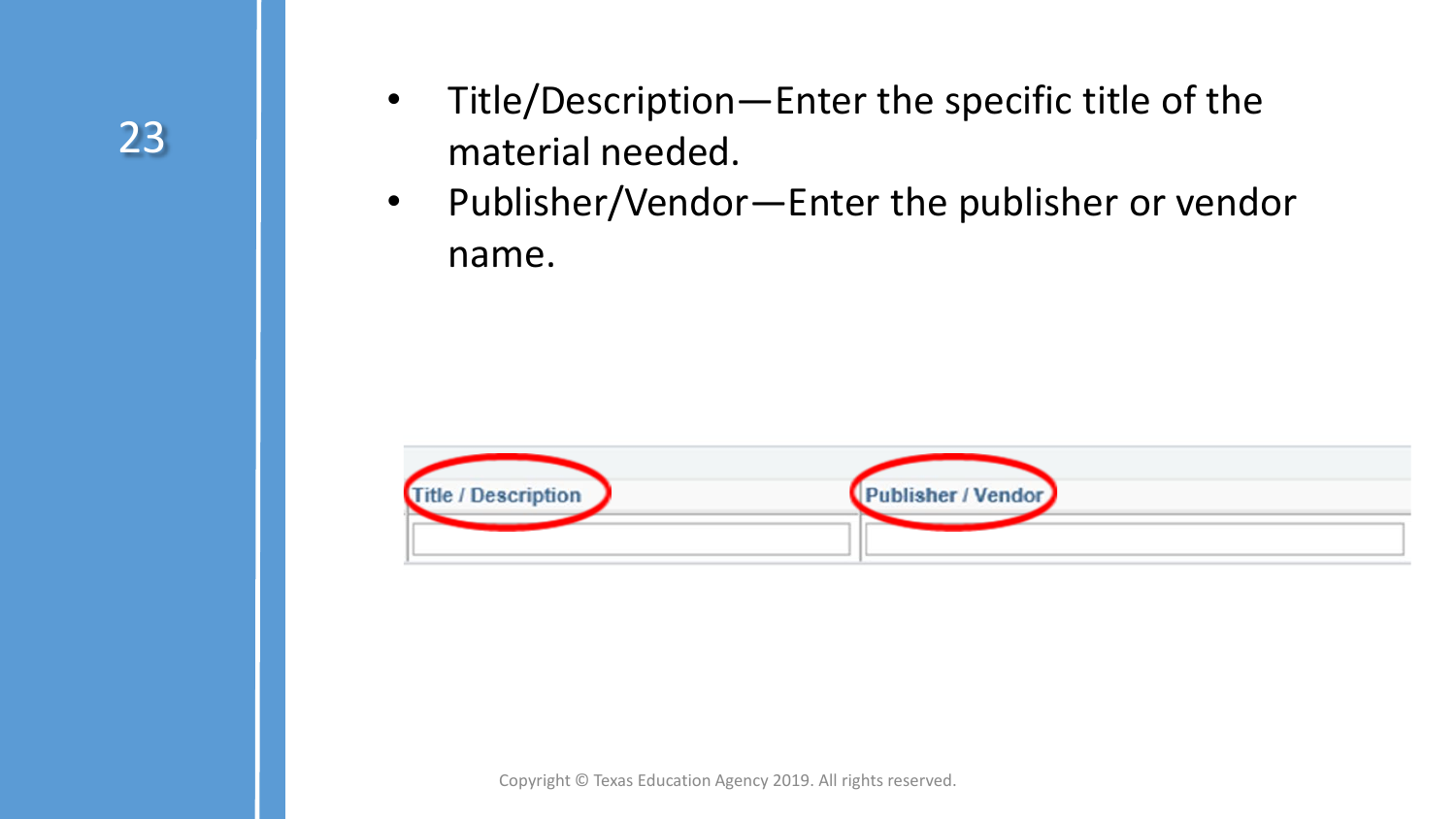## 24

- Quantity—Enter the quantity needed.
- Unit Price—Enter the unit price.
- Extended Amount—The extended amount will populate based on the quantity and unit price entered.

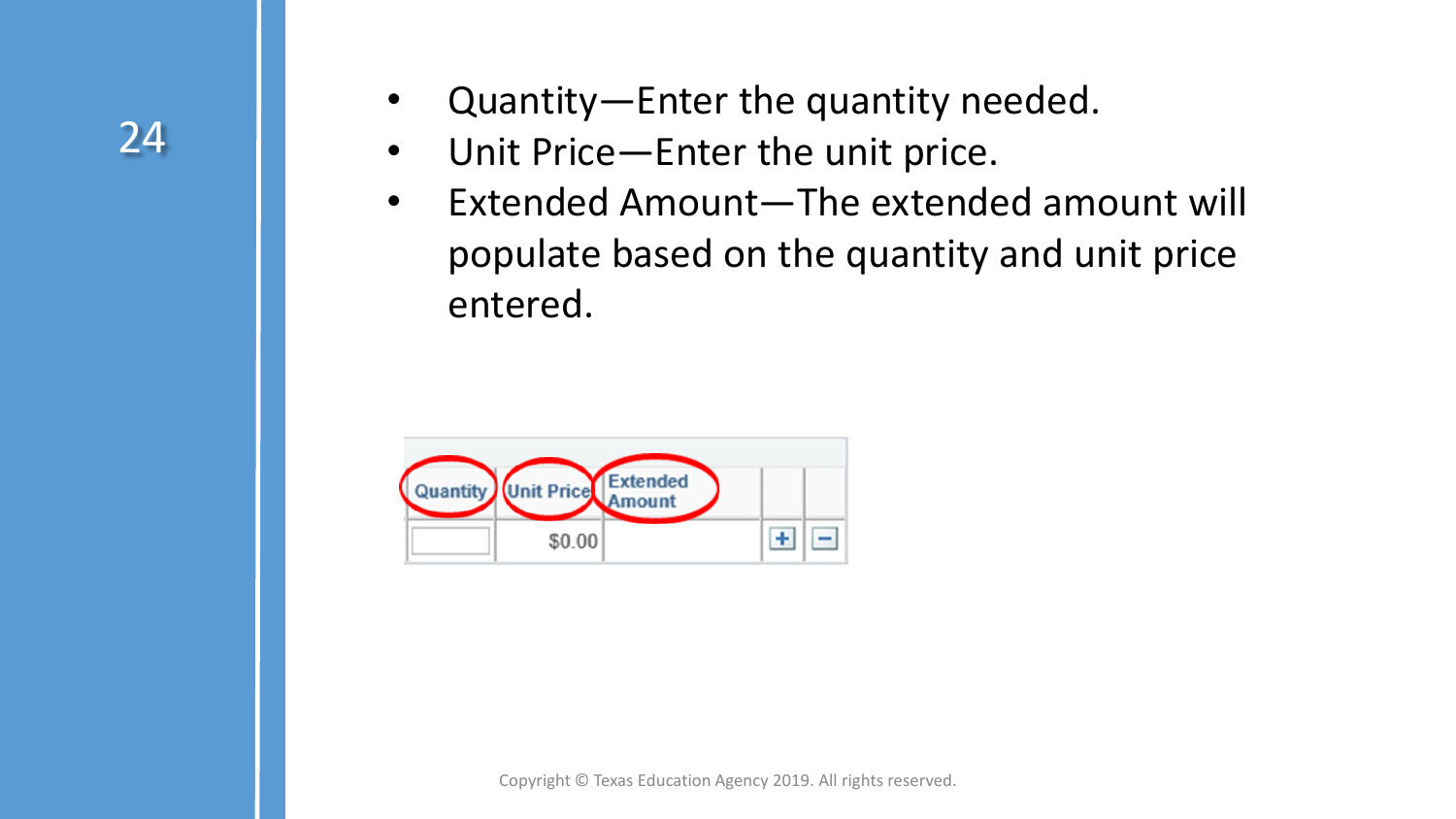Then follow the steps on this and the following slide:

- 1. Click the (+) sign to add an another row.
- **2. Click** *Submit* **prior to leaving a transaction session to have the materials published to your needs list.**

You can add items to your submitted list at any time.

| <b>County District</b> |                                           | Region                          | 5 |
|------------------------|-------------------------------------------|---------------------------------|---|
| Business Unit 7B910    | District Type Independent School District | Status Active                   |   |
| School Year 2017-2018  | <b>Non-Adopted Needs List</b>             | Return to Needs List Start Page |   |
| Report ID R00          | Type<br><b>Non-Adopted Needs List</b>     |                                 |   |
| Item Type EMAT         | Qualifying<br>Condition                   | ∨                               |   |
|                        |                                           |                                 |   |

| Grade Level | .<br><b>MLC</b> | Subject | <b>SBN</b> | itle / Description | <b>Publisher / Vendos</b><br>_____ | Quant | "Init Price | Extended<br>$-200$ |  |
|-------------|-----------------|---------|------------|--------------------|------------------------------------|-------|-------------|--------------------|--|
|             |                 |         |            |                    |                                    |       | \$0.00      |                    |  |
|             |                 |         |            |                    |                                    |       |             |                    |  |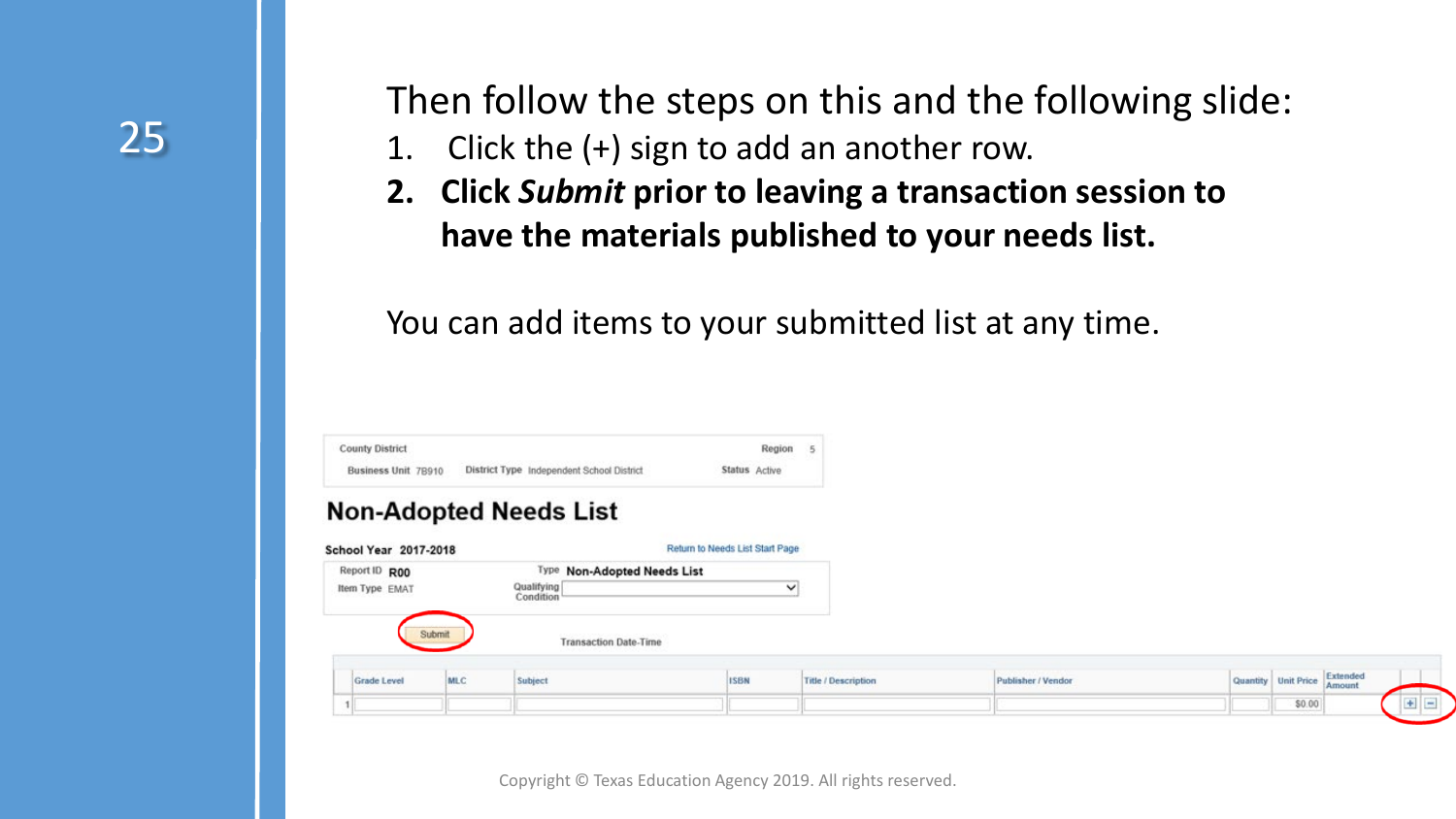#### 3. Click *Return to Needs List Start Page* to return to the previous page.

| <b>County District</b>                        |                                           | Region                          | 5                          |
|-----------------------------------------------|-------------------------------------------|---------------------------------|----------------------------|
| Business Unit 7B910                           | District Type Independent School District | Status Active                   |                            |
| <b>Non-Adopted Needs List</b>                 |                                           |                                 |                            |
|                                               |                                           | Return to Needs List Start Page |                            |
| <b>School Year 2017-2018</b><br>Report ID R00 | Type Non-Adopted Needs List               |                                 |                            |
| Item Type EMAT                                | Qualifying<br>Condition                   |                                 | $\checkmark$               |
|                                               |                                           |                                 |                            |
| Submit                                        | <b>Transaction Date-Time</b>              |                                 |                            |
|                                               |                                           |                                 |                            |
| <b>Grade Level</b><br><b>MLC</b>              | <b>Subject</b>                            | <b>ISBN</b>                     | <b>Title / Description</b> |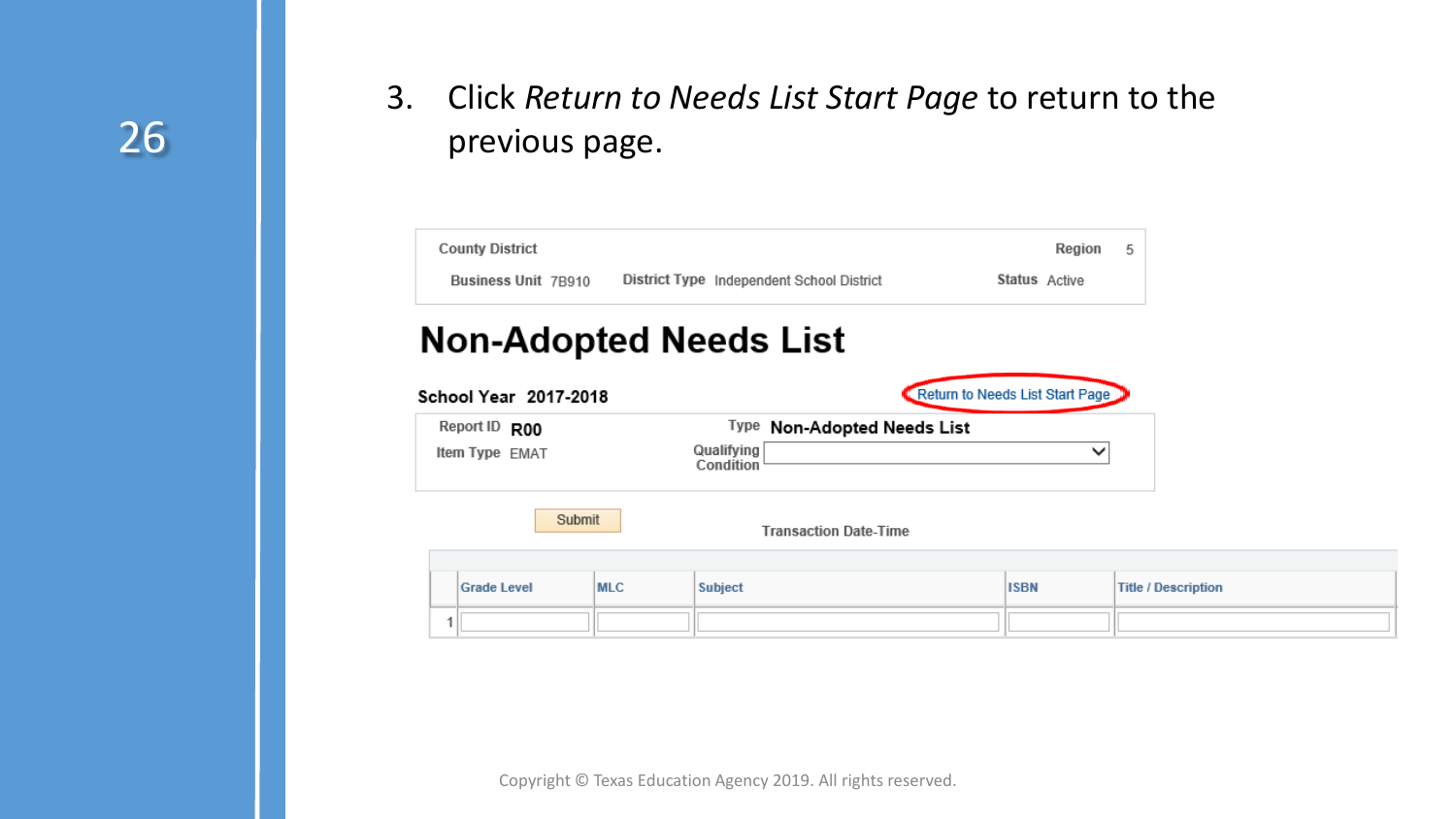# View Needs Lists

Copyright © Texas Education Agency 2019. All rights reserved.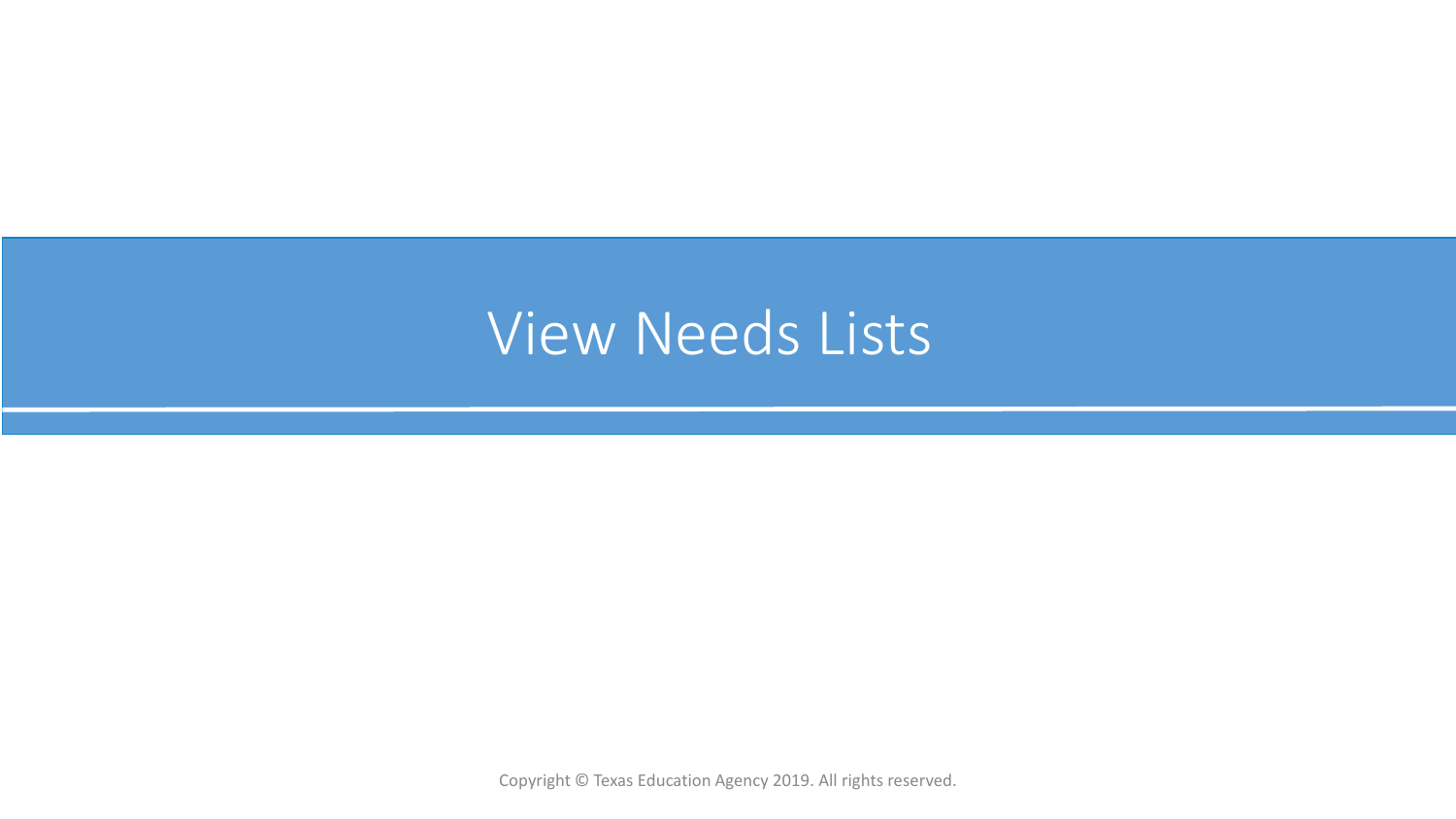The *View Submitted Needs List* is used to view items on your district's list. This link will only appear if your district has a submitted at least one needs list transaction.

This link is also used to remove materials from your district's needs list.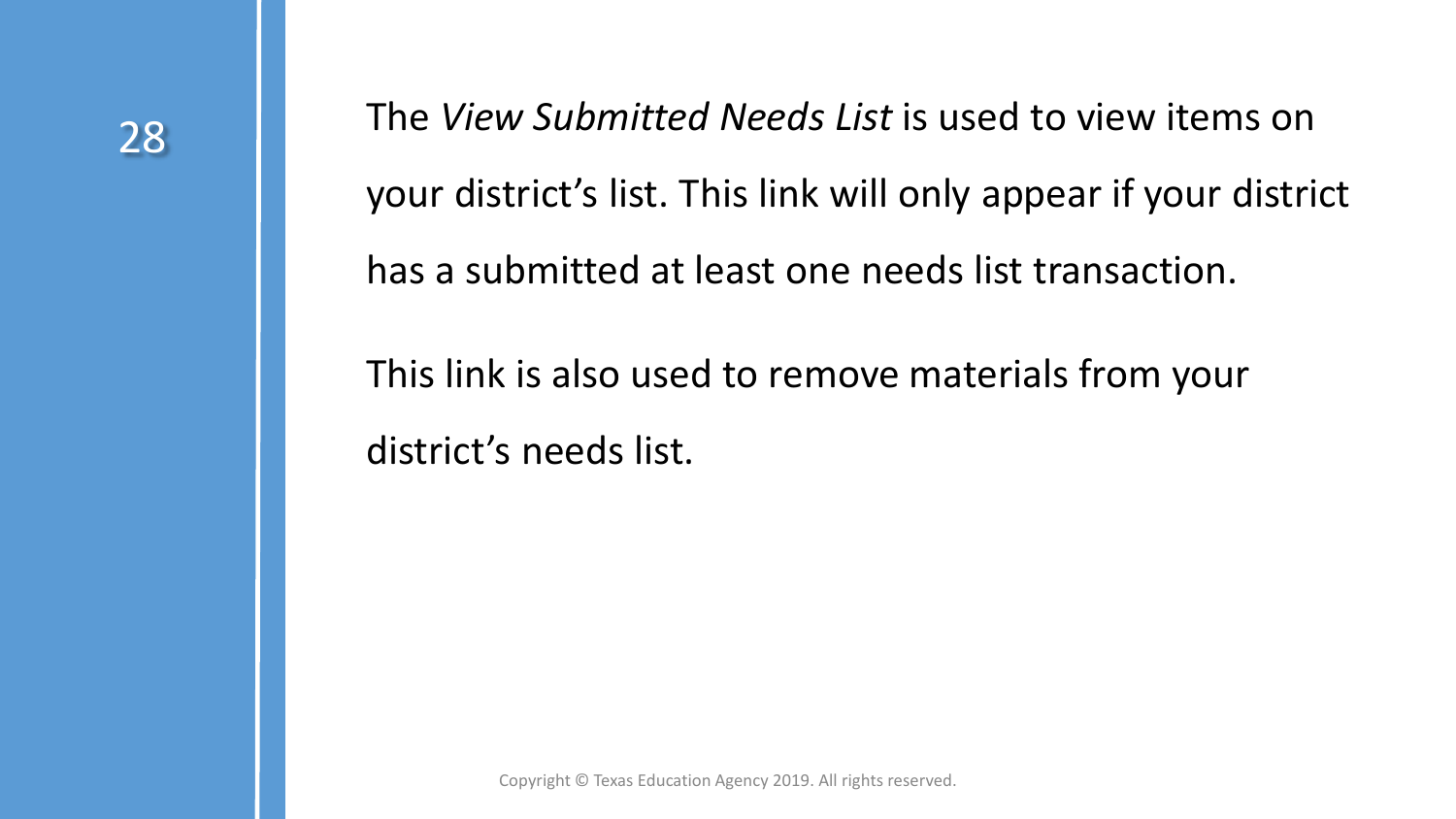### Click *Download* to download your district's list to an Excel spreadsheet.

| <b>Component Description</b>           | Required<br>Quantiry | Price | Publisher / Vendor            | <b>Download</b> |
|----------------------------------------|----------------------|-------|-------------------------------|-----------------|
|                                        |                      | 75    | 29.65 Studies Weekly, Inc.    |                 |
| Big Ideas Math Algebra 2 Texas Edition |                      | 23    | 82.00 Big Ideas Learning, LLC |                 |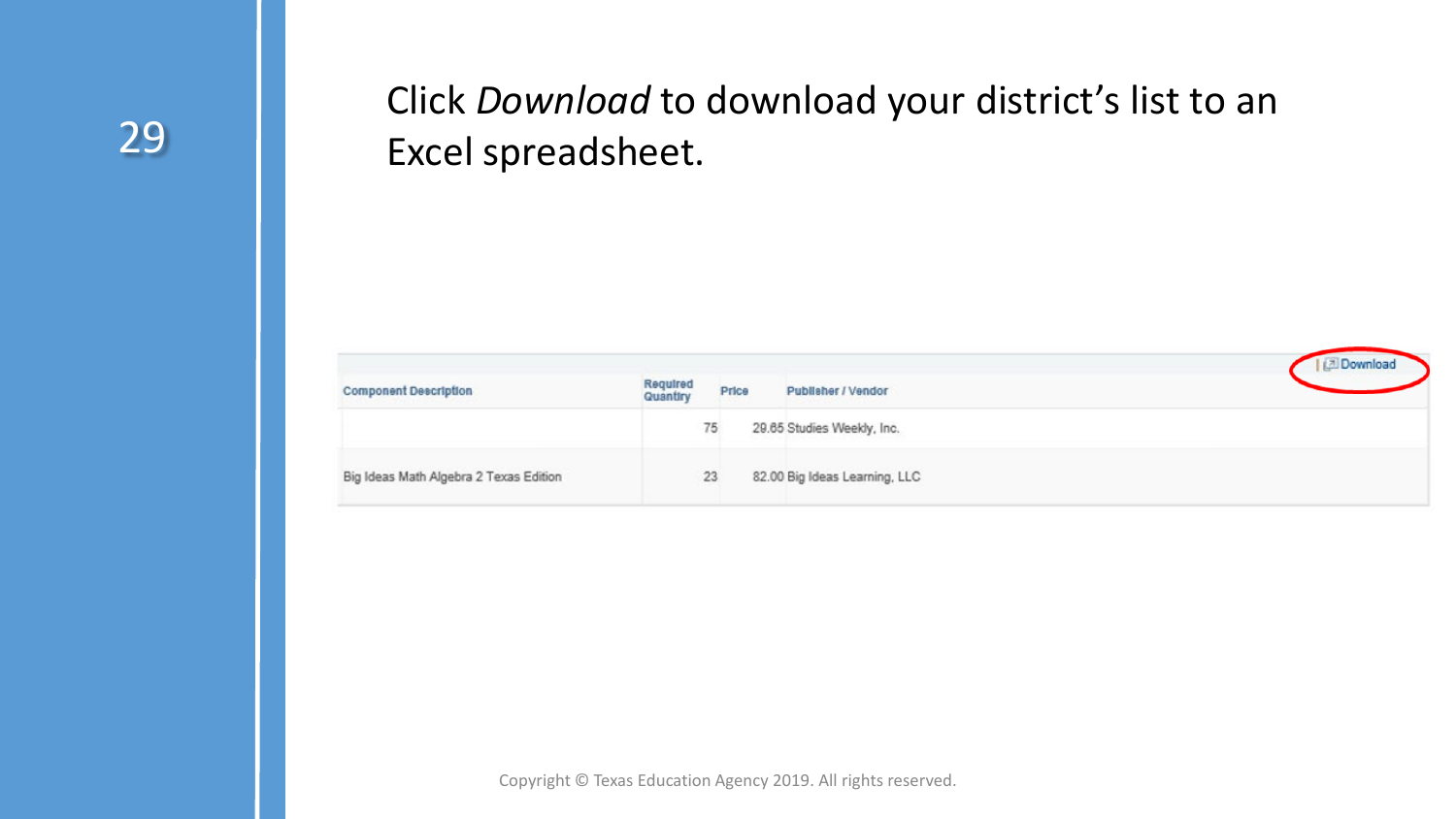

Use the *Fulfill Status* field to remove an item from your needs list.

- 1. Select a reason from the drop-down menu next to the item that is no longer needed. Dropdown menu options:
	- **Fulfilled**
	- No longer needed

| <b>Fulfill Status</b> | <b>School Year</b> | Grade              | <b>MLC</b> | <b>Subject</b>          |
|-----------------------|--------------------|--------------------|------------|-------------------------|
| $\checkmark$          | 2017-2018          | 5th Grade          | 5320       | Social Studies, Grade 5 |
| $\checkmark$          | 2017-2018          | High School - Math | 9152       | Algebra II              |

| Submit | Return |
|--------|--------|
|--------|--------|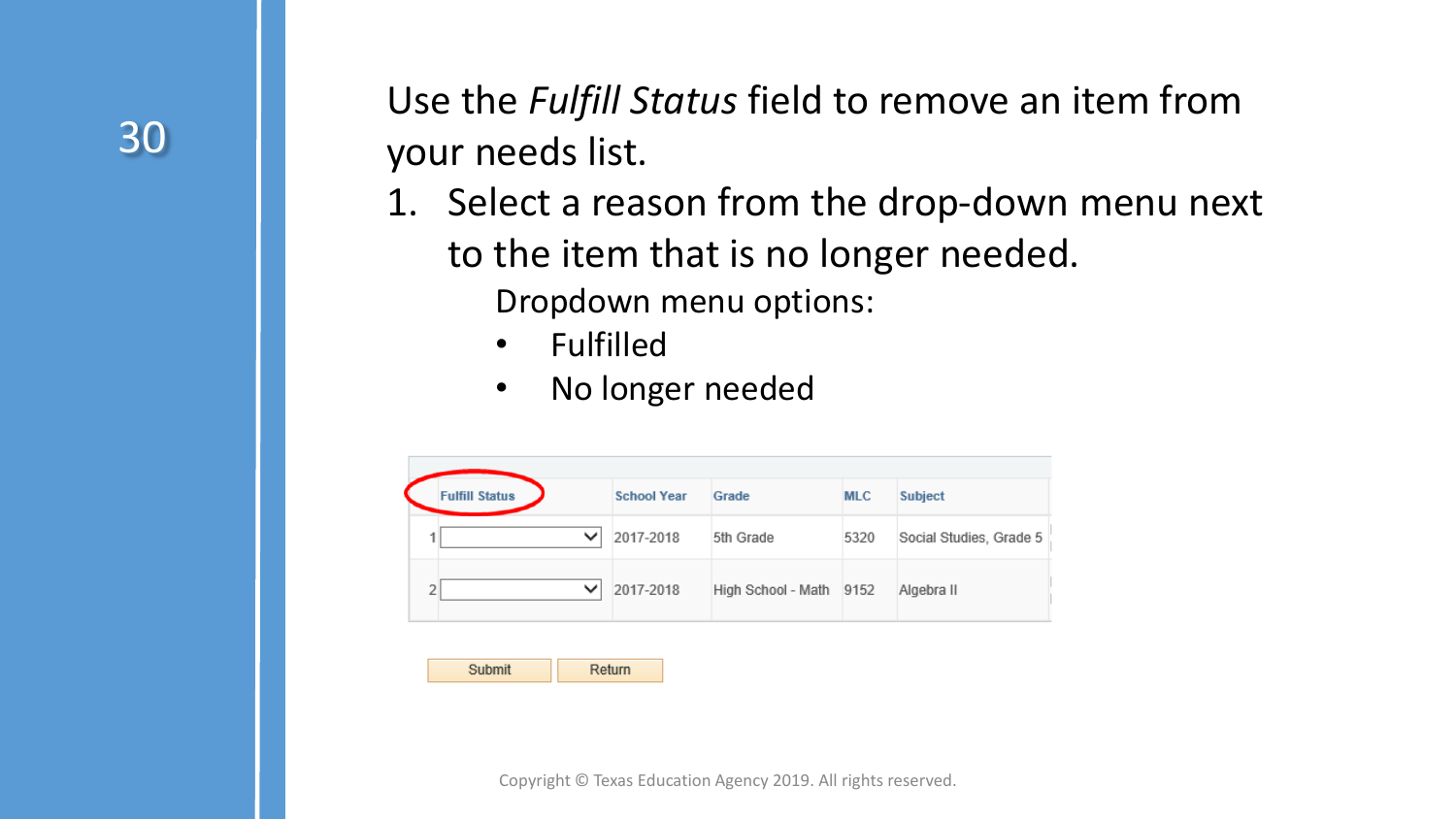- 2. Click *Submit* and the item will be removed from the published needs list.
- 3. Click *Return* to go back to the previous page.

|  | <b>Fulfill Status</b> | <b>School Year</b> | Grade                   | <b>MLC</b> | <b>Subject</b>          |  |  |
|--|-----------------------|--------------------|-------------------------|------------|-------------------------|--|--|
|  |                       | 2017-2018          | 5th Grade               | 5320       | Social Studies, Grade 5 |  |  |
|  |                       | 2017-2018          | High School - Math 9152 |            | Algebra II              |  |  |



Copyright © Texas Education Agency 2019. All rights reserved.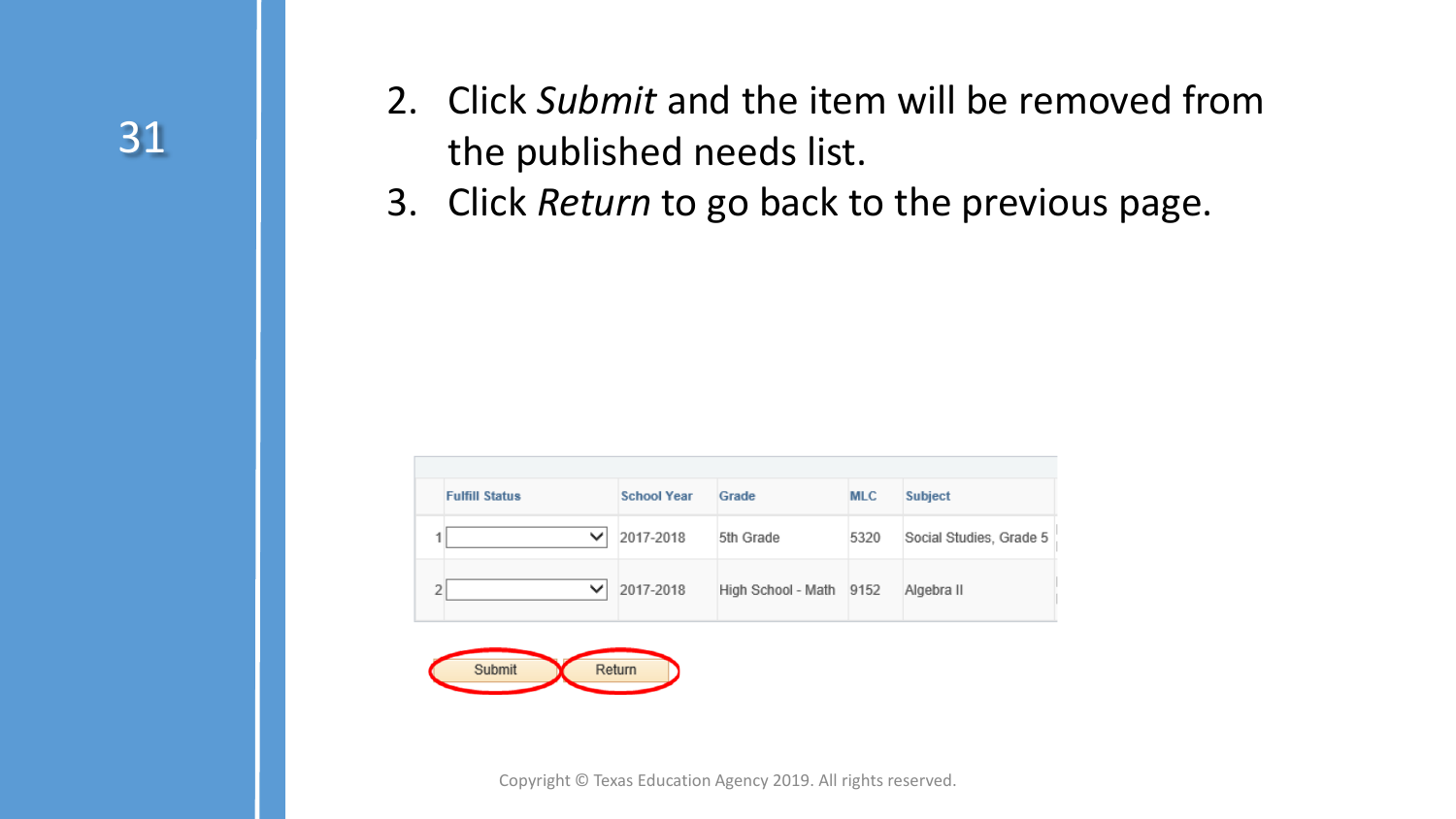# What's Next?

Copyright © Texas Education Agency 2019. All rights reserved.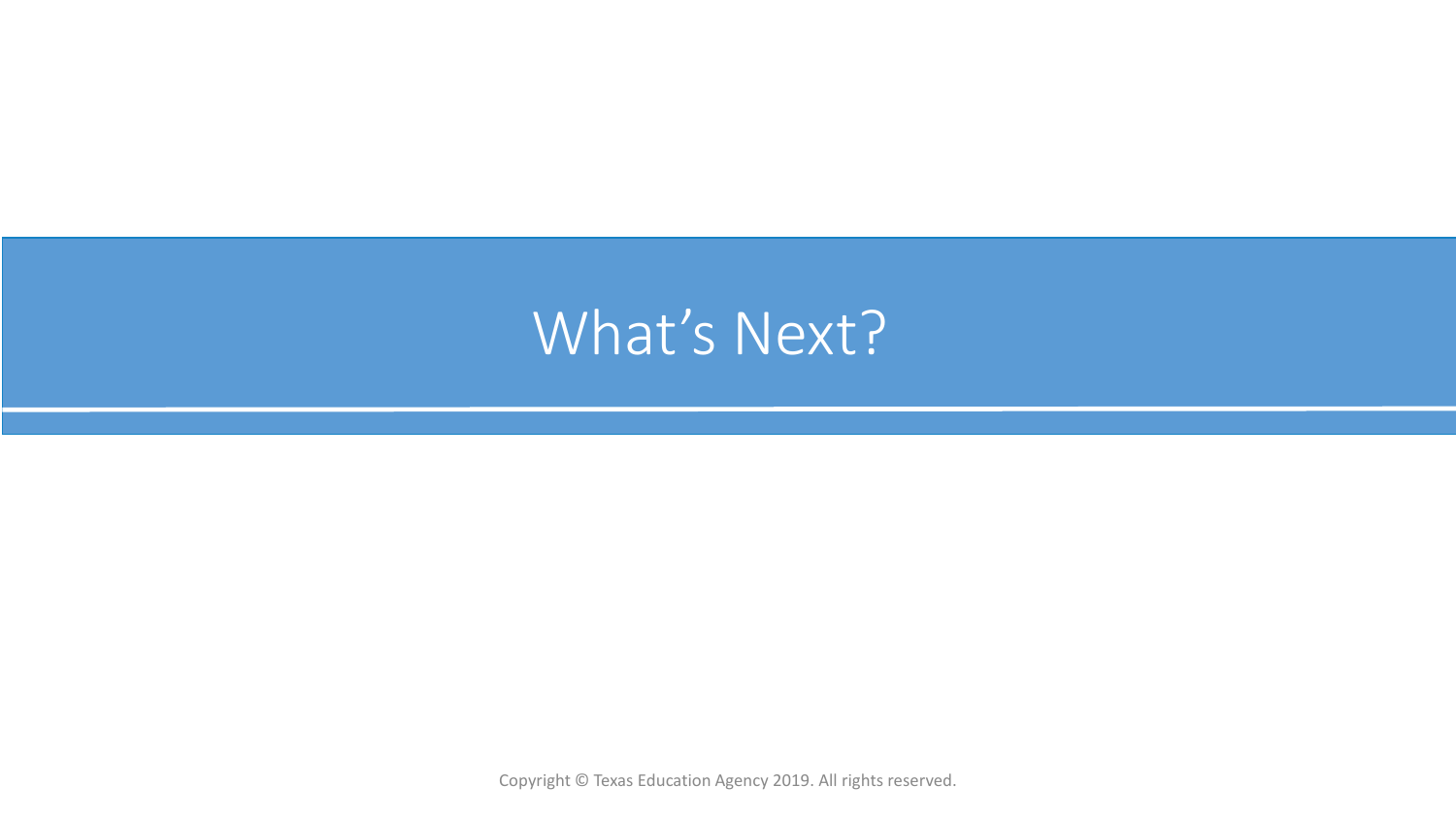33 **Districts that want to fulfill a need can click on the** *Fulfill a Need* link in EMAT.

> Potential donors without EMAT access can contact the Instructional Materials Division (IMD) at [instructional.materials@tea.texas.gov.](mailto:instructional.materials@tea.texas.gov) IMD staff will enter the information in EMAT for those without access.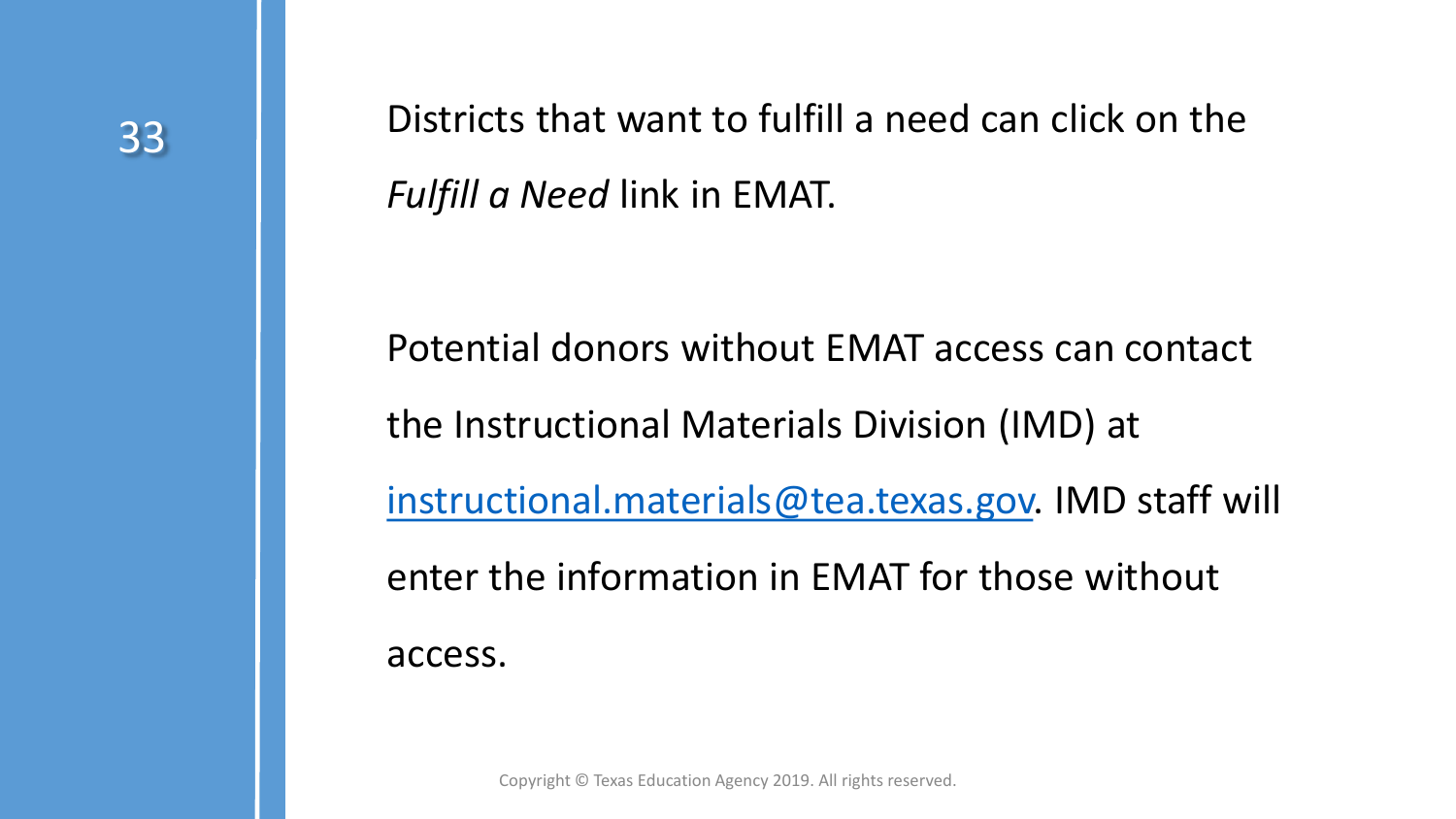34 Clicking *Fulfill a Need* will generate an email to connect districts needing materials with those wanting to help and to inform TEA of the potential partnership. The fulfilling entity and the district in need will then work together to hopefully fulfill the need.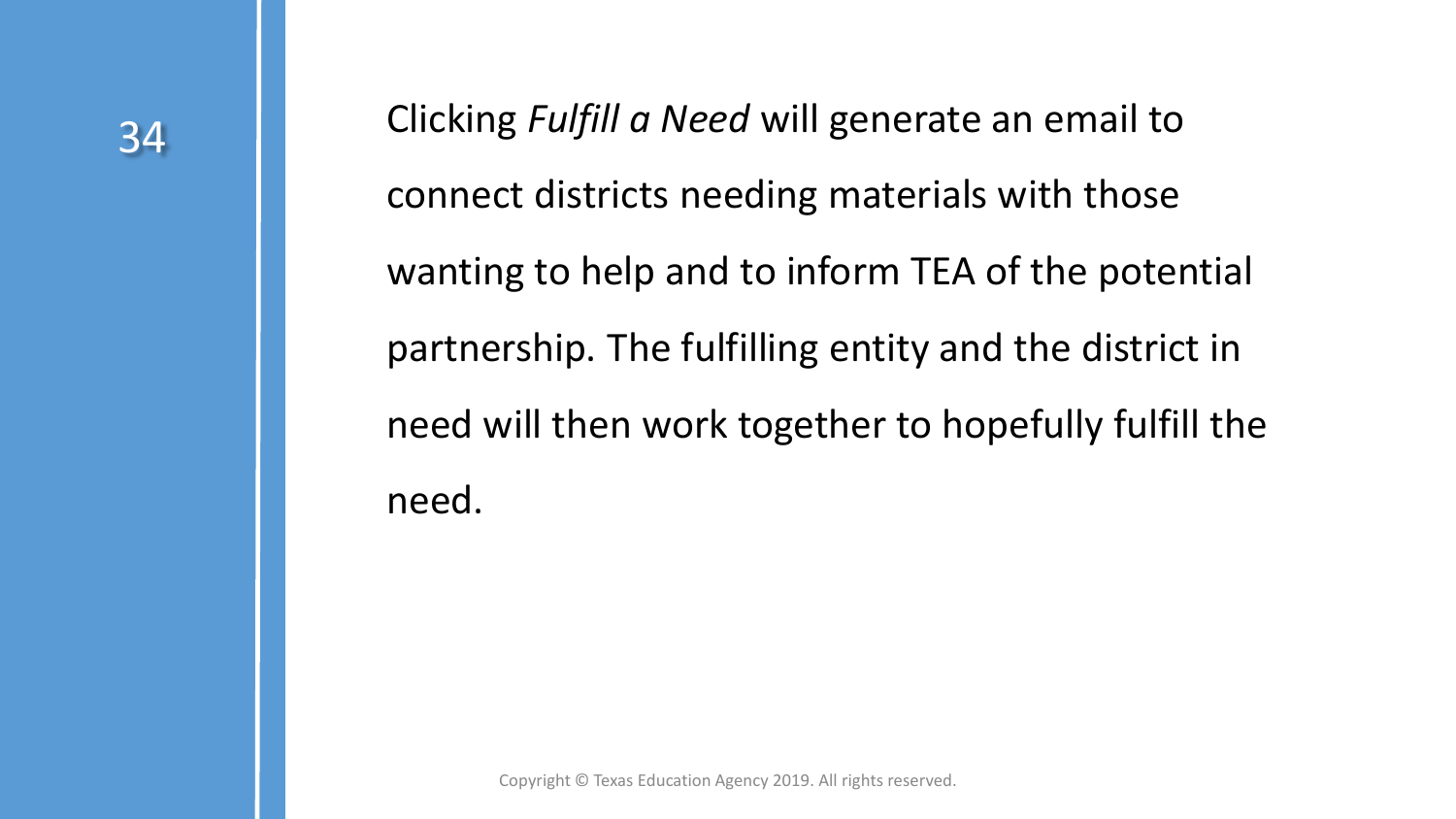35 Christeller Christel eneed is fulfilled, please remove the material from your list using the *No Longer Needed*  field on the *View Submitted Needs List* link.

> IMD staff will adjust EMAT inventories for districts as needed for fulfilled state-adopted materials. Nonadopted materials are not part of district inventories in EMAT.